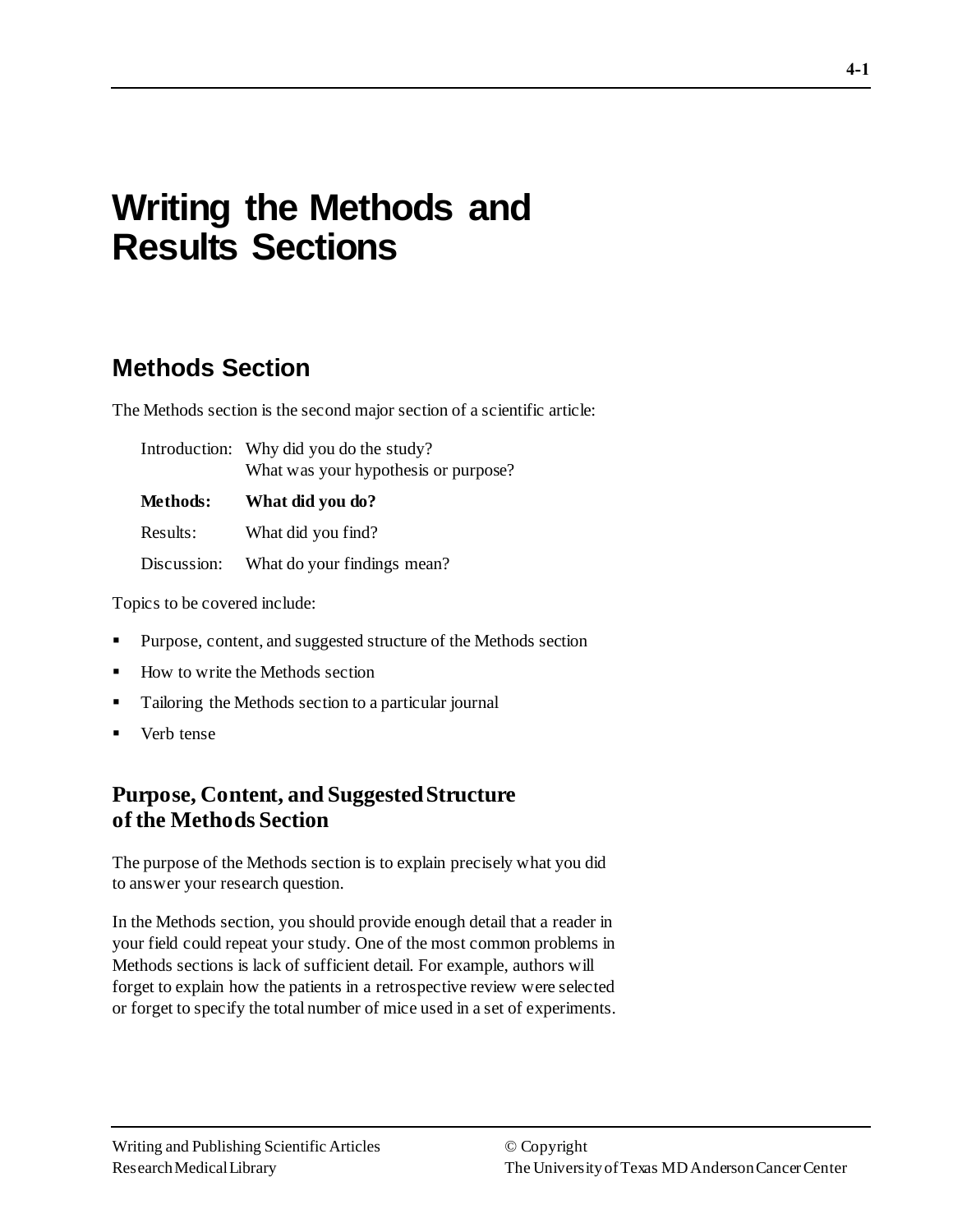You should also explain *why* each experiment, intervention, or analysis was performed. One easy way to do this is to begin each section that describes a type of experiment with a "to" phrase stating the rationale. For example, "To investigate whether the cells had acquired features of anchorage-independent growth, we assessed the ability of the cells to grow in soft agar."

In reports of basic science studies, Methods sections often begin with a description of the materials used and how they were obtained. After this preliminary information, the individual experiments are described. Sometimes, though, the information about materials is presented in the sections about each experiment rather than in a separate section at the beginning of the Methods section. Either structure can work well.

In reports of retrospective clinical studies, Methods sections usually begin with a description of the source of the patient records reviewed for the study (for example, an institutional database); the criteria used to determine which patients were included and excluded; and the total number of patients ultimately included in the study.

In reports of prospective clinical studies, Methods sections usually begin with a detailed description of the inclusion and exclusion criteria used to determine eligibility for the trial. The actual numbers of patients included in each of the study subgroups, however, are not reported until the beginning of the Results section.

Subheadings are a useful way to organize material in the Methods section.

On the following pages are suggested outlines for Methods sections of basic science and clinical articles. These outlines are meant to serve as useful references during the writing process.

# **How to Write the Methods Section: Reports of Basic Science Studies**

One way to write the Methods section of a basic science study is to create paragraphs for each main topic below that applies to your study. The following order works well in many articles.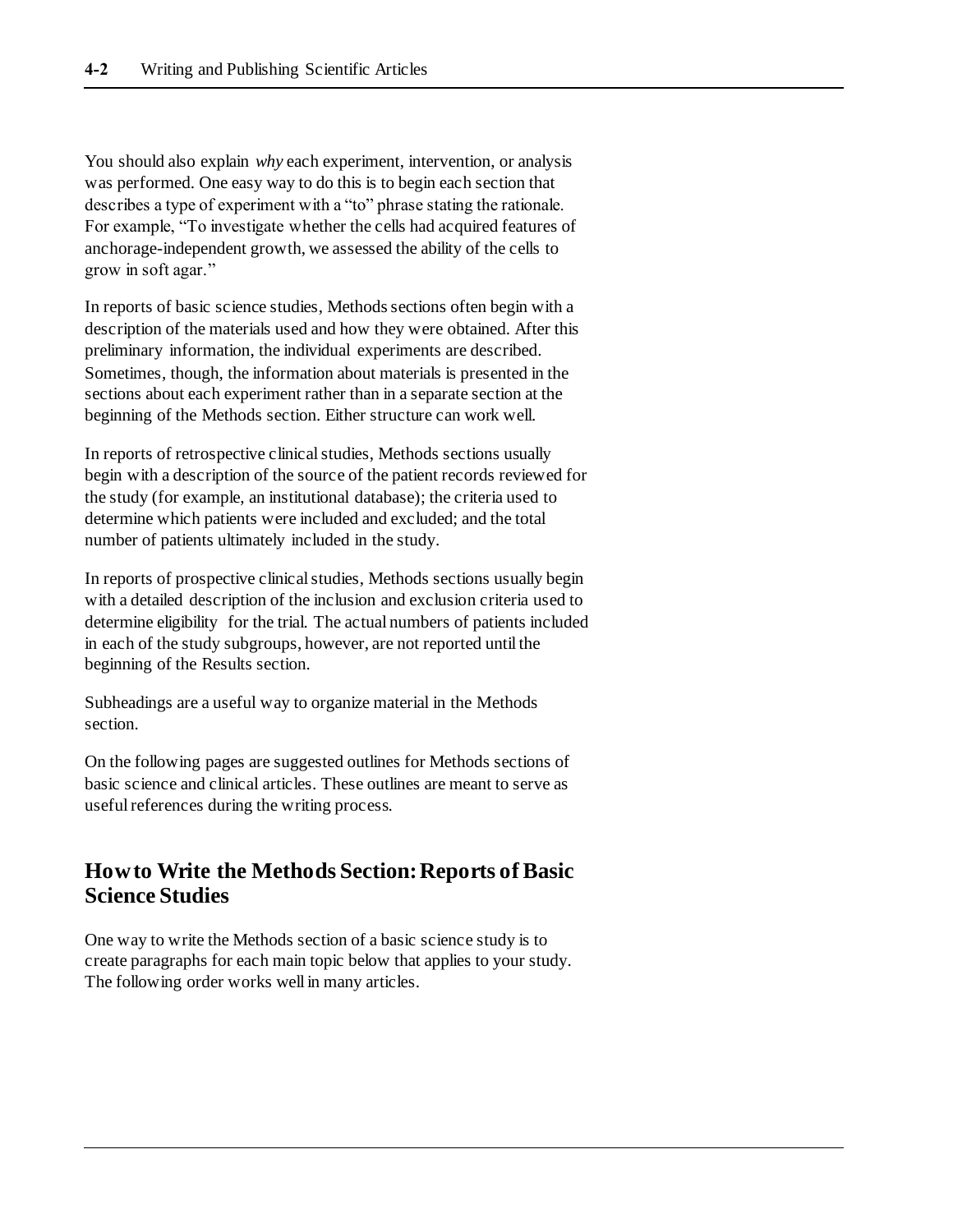#### **Materials**

- **•** Describe the materials (for example, animals, drugs, reagents, equipment) used in the study.
- For drugs, use the generic name and specify the concentration and dose. (A trade name may be given in parentheses at first mention.) For reagents, specify the concentration and grade, if appropriate.
- Identify the suppliers of the materials and, if required by the journal, the geographic locations of the suppliers.

#### **Cell Lines and Cultures**

- Describe the cell lines and cultures that were used.
- Identify the suppliers of the cell lines and, if required by the journal, the geographic locations of the suppliers.
- Describe how the cultures were prepared.

#### **Human Subjects**

- Say whether institutional approval and written or oral informed consent were obtained, and if not, explain why not.
- Describe the source of the study population.
- **EXECUTE:** List inclusion and exclusion criteria.
- Tell how samples were collected.
- Tell the number of samples included.

#### **Animals**

- Describe the standards of care that were followed in the care of animals.
- Identify the supplier of the animals.
- State how many animals were used.
- Describe what was done to the animals, including how they were killed.

#### **Experiments**

Describe what experiments were performed, why each was performed, and specifically how each was performed. (Each experiment can be described in a separate paragraph, each beginning with an explanation of what the particular experiment was designed to determine.) Chronological order usually works best.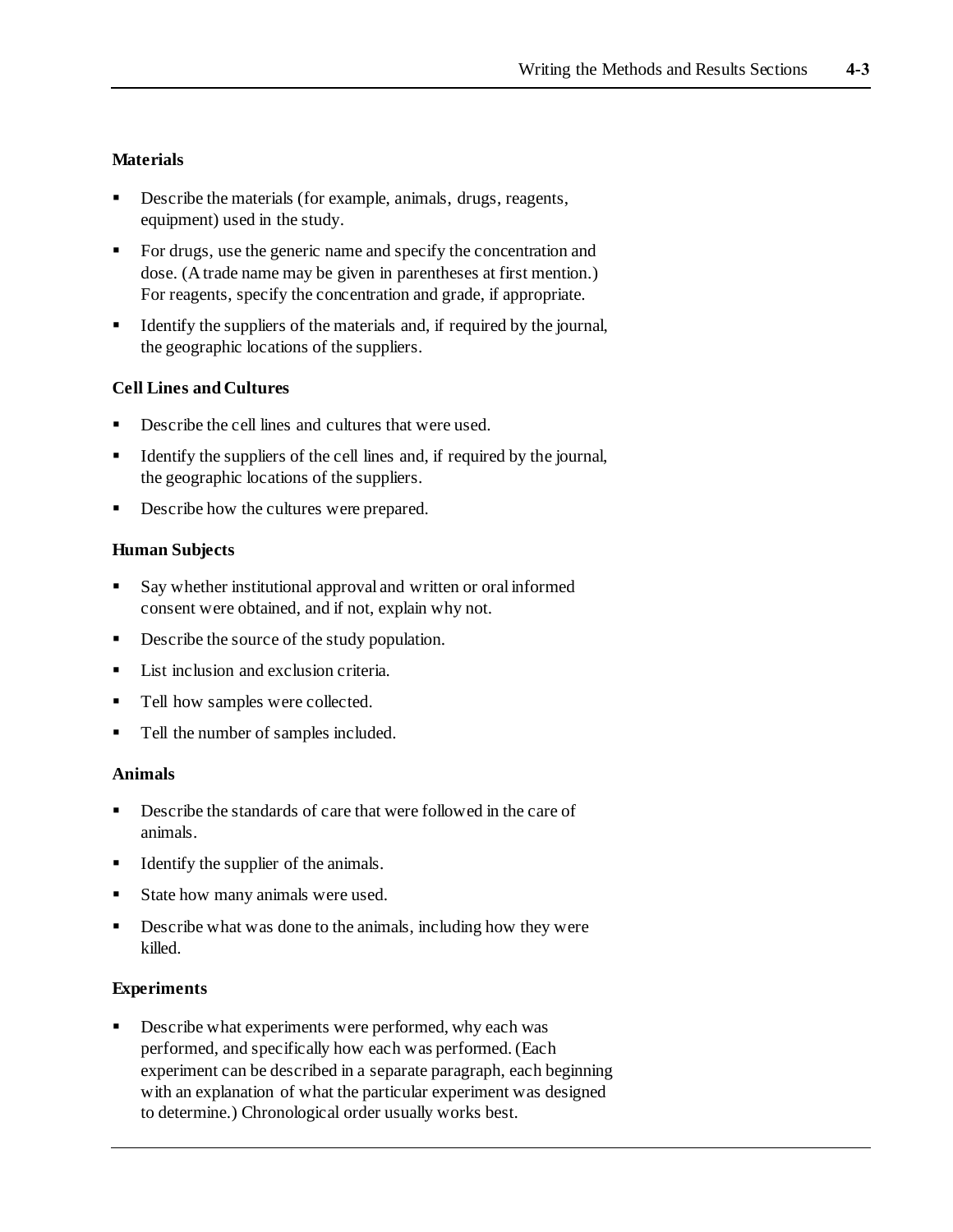#### **Statistical Tests**

- Identify the statistical tests that were performed.
- State what each test was used to evaluate.
- State the values at which differences were considered statistically significant (for instance,  $P < 0.05$ ).

# **How to Write the Methods Section: Reports of Retrospective Clinical Studies**

One way to write the Methods section of a retrospective clinical study is to address each topic below that applies to your study. The following order works well in many articles.

- Subjects: Source of the study subjects (for example, chart review, database, patients in a previously reported prospective clinical study).
- Selection criteria: Criteria for selection of the overall study population (inclusion and exclusion criteria, including dates).
- Data reviewed: Types of data reviewed or extracted from patient records.
- Subgroups: How the study subgroups were defined.
- Numbers of patients: Numbers of patients ultimately included in the study and in each subgroup. (Information on numbers of patients is included in the Methods section in most but not all articles on retrospective clinical studies. When this information is not reported in the Methods section, it should be reported at the beginning of the Results section.)
- **•** Approval of the study by an institutional review board and the use of an informed consent process for subjects (or the board's waiver of this process).
- Evaluations and interventions: Pretreatment evaluations, treatments and interventions, and follow-up evaluations for patients in the study. Provide general information only. If the evaluations or treatments (for example, chemotherapy regimens, drug doses, radiotherapy techniques) differed from patient to patient and the study was designed to show the effect of those differences on outcome, report the numbers of patients who got each type of evaluation or treatment at the point in the Results section where you report the outcomes.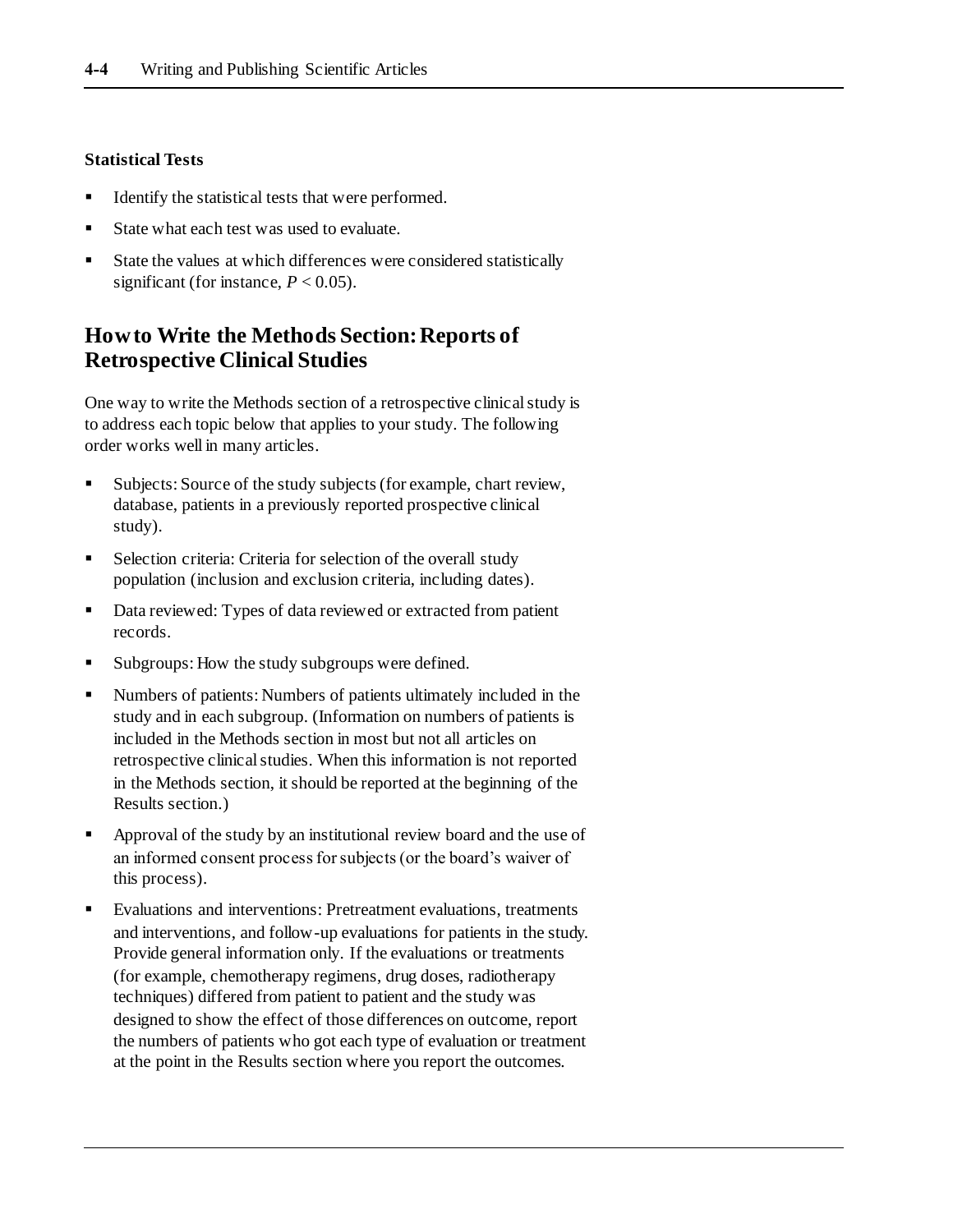- Outcome measures: Outcome measures and minimum differences that were considered clinically important.
- Statistical methods: Methods of statistical analysis, described in sufficient detail to permit replication.

# **How to Write the Methods Section: Reports of Prospective Clinical Studies**

One way to write the Methods section of a prospective clinical study is to address each topic below that applies to your study. The following list is from the CONSORT statement (reprinted in full in the chapter "Checklists for Writing a Scientific Manuscript"), which provides recommendations for reporting prospective randomized clinical trials.

- Participants: Eligibility criteria for participants and the settings and locations where the data were collected.
- Interventions: Precise details of the interventions intended for each group and how and when they were actually administered.
- Outcome measures: Clearly defined primary and secondary outcome measures and, when applicable, any methods used to enhance the quality of measurements (for example, multiple observations, training of assessors).
- Sample size: How sample size was determined and, when applicable, explanation of any interim analyses and stopping rules.
- Randomization—sequence generation: Method used to generate the random allocation sequence, including details of any restriction (for example, blocking, stratification).
- Randomization—allocation concealment: Method used to implement the random allocation sequence (for example, numbered containers or central telephone), clarifying whether the sequence was concealed until interventions were assigned.
- Randomization—implementation: Who generated the allocation sequence, who enrolled participants, and who assigned participants to their groups.
- Blinding (masking): Whether or not participants, those administering the interventions, and those assessing the outcome were blinded to group assignment. If done, how the success of blinding was evaluated.
- Statistical methods: Statistical methods used to compare groups for primary outcomes; methods for additional analyses, such as subgroup analyses and adjusted analyses.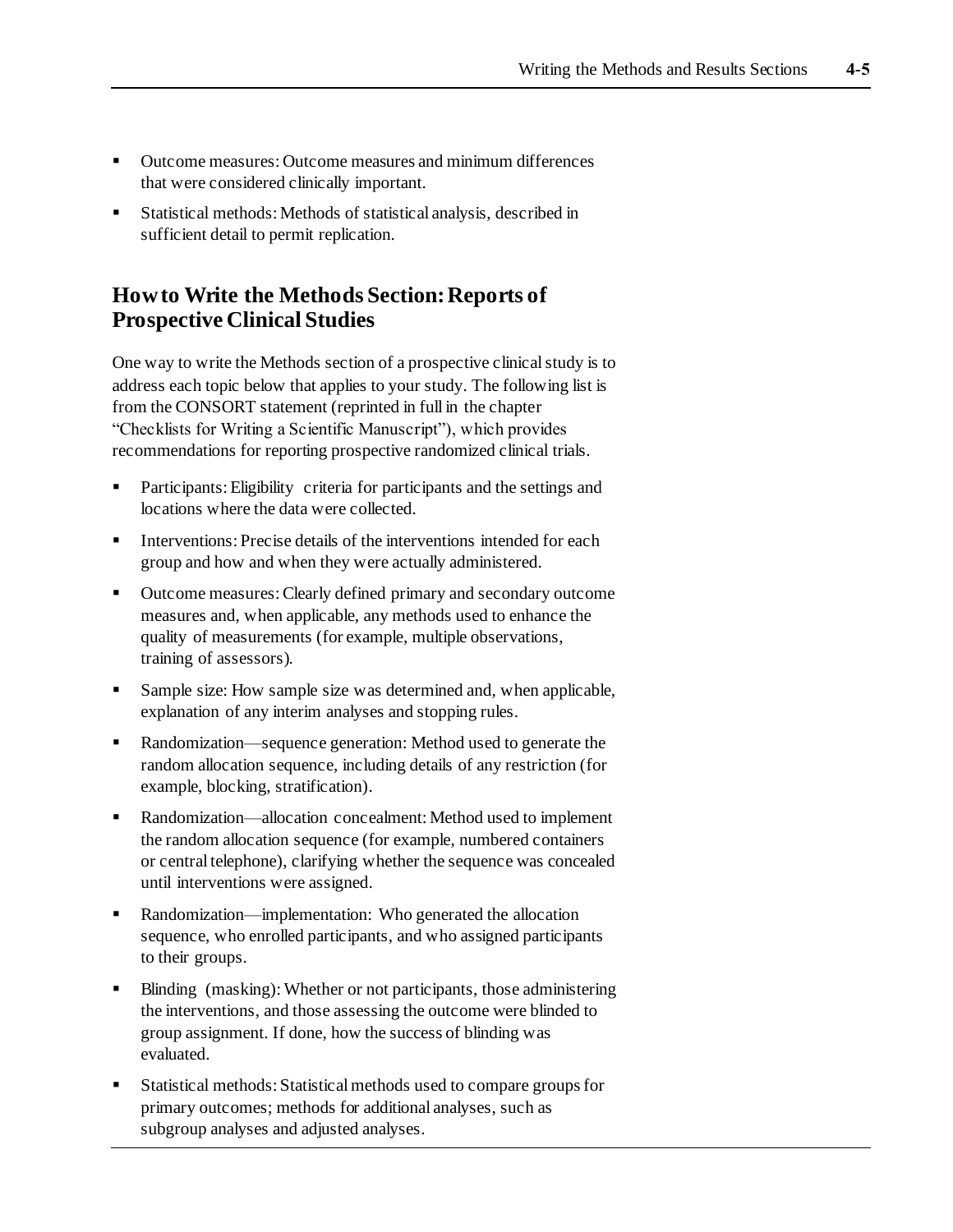In addition to the items above, from the CONSORT statement, describe the procedures used to ensure ethical conduct of the study, such as approval of the study by an institutional review board and the use of an informed consent process for participants.

## **Tailoring the Methods Section to a Particular Journal**

# *Location of the Methods Section*

Most journals contain a separate Methods section just after the Introduction section and just before the Results section, but the placement of the Methods section in the article can vary. Some journals place the Methods section last, after the Discussion section. A few journals not only contain a separate Methods section but also include details of the methods in the figure legends. Other journals describe methods entirely in the figure legends, and still others exclude such descriptions from the figure legends. Be sure to read the author instructions and look at a couple of sample articles from your target journal to see how it handles the description of methods, and format your Methods section accordingly.

# *How Much Detail to Give*

For journals with a broad readership, each method should be described in sufficient detail to allow readers in other fields to understand the study.

For specialized journals with narrower audiences, less detail should be used to describe methods that are well known to the target audience.

Wherever possible, when you describe a technique that has already been described in a previously published article, simply identify the technique (name it or describe it very briefly), and cite the published study in which the technique was previously described in detail. It is often helpful to the reader if you provide a brief description of the method. For example, "Histologic analysis was performed as previously described (3). Briefly, the tissue was cut into  $5-\mu m$  sections, and every other section was stained with hematoxylin and eosin." Be sure to describe any modifications of the previously published technique.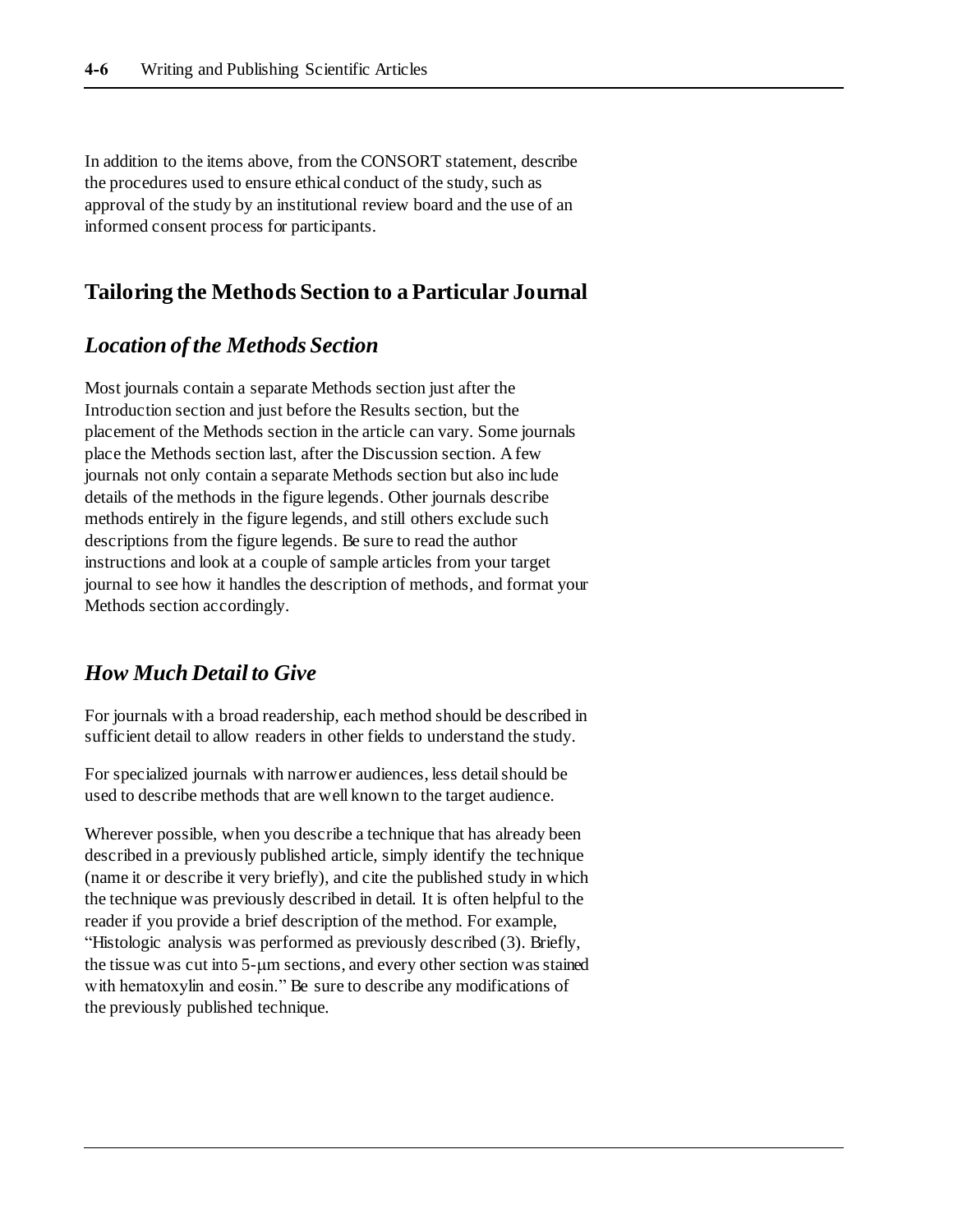# **Verb Tense**

In the Methods section, use the **past tense.** For example, "Tissue specimens *were examined* using frozen section techniques while patients were still in the operating room."; "We *performed* PCR analysis…."

When describing experiences of human subjects or treatments of materials or animals that took place before the study, you may use the **past perfect tense.** For example, "In all patients in the study group, previous interferon-alfa therapy *had failed.*"

Some authors use the present tense in the Methods section, probably because they perform a particular procedure the same way every time for every study. However, this is incorrect. What matters is not how they usually perform a procedure (present tense) but how they performed it (past tense) for the study being described.

# **Results Section**

The Results section is the third major section of a scientific article:

| Introduction:   | What was your hypothesis or purpose?<br>Why did you do the study? |  |  |
|-----------------|-------------------------------------------------------------------|--|--|
| Methods:        | What did you do?                                                  |  |  |
| <b>Results:</b> | What did you find?                                                |  |  |
| Discussion:     | What do your findings mean?                                       |  |  |

Topics to be covered include:

- Purpose and content of the Results section
- Suggested structure of the Results section
- Verb tense
- Use of figures and tables
- Use of "data not shown"
- Highlighting important findings
- Strategy for writing the Results section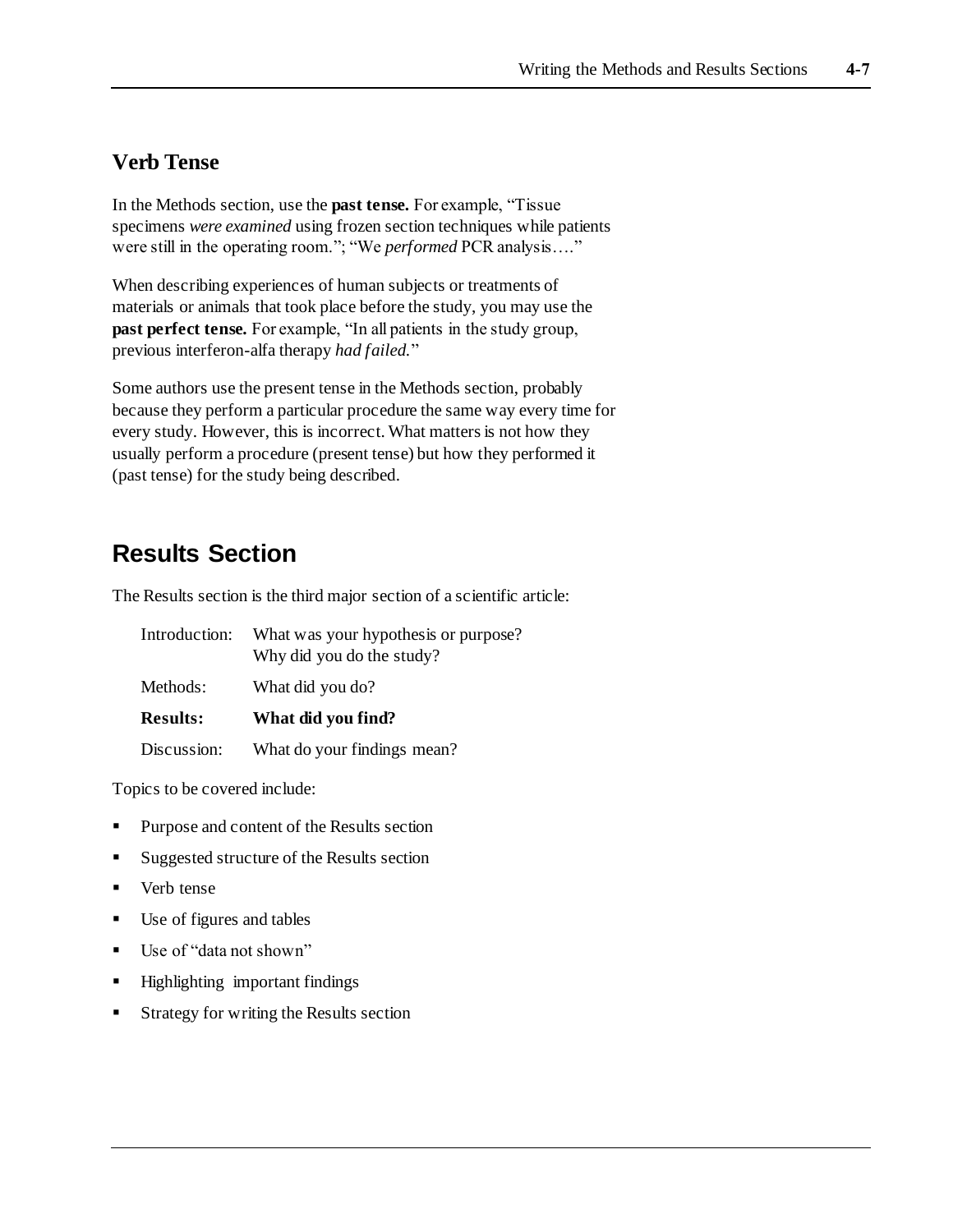## **Purpose and Content of the Results Section**

The purpose of the Results section is to provide a straightforward account of your findings.

Often, authors make the Results section unnecessarily long and complex by including information there that actually belongs in the Methods section or the Discussion section. To make sure that your Results section is as streamlined and clear as possible, remember the following 2 principles:

**The methods should not be described in detail in the Results section.**

The methods are described in the Methods section, so there is no need to describe them in detail in the Results section. However, it is OK—and even useful—to mention the type of experiment, intervention, or analysis performed to obtain the result being reported. For example, *"Western blotting* revealed that protein levels were higher in A cells than in B cells." Even if the journal prints the Methods section at the end of the article (rather than before the Results), do not include detailed descriptions of the methods in the Results section. The only information about your methods that you should include in the Results section is the information that is absolutely necessary for the reader to understand your data.

#### **The findings should not be interpreted in depth in the Results**

**section.** In-depth interpretation should appear in the Discussion section instead. However, it is acceptable to include a little bit of interpretation in the Results section. This can often be accomplished with a phrase or, at most, a sentence: For example, "These results indicated that the improved survival seen in group A was not due to selection bias." Below are 2 more examples of appropriate interpretation in the Results section.

**Example 1:** In the following long passage, the authors have used interpretive phrases (in bold) that help the reader follow along. These phrases point out a contrasting finding, a result that conflicts with the general pattern of the findings, and an especially interesting finding.

*Gene Expression Profiles Predict the Aggressive Behavior of Previously Uncharacterized Normal and Tumor-Derived Mammary Epithelial Cells*

Expression levels for the 24 consensus genes in the cell lines examined relative to the reference cell line MCF10A are shown in Fig. 3B. The gene expression profiles (GEPs) of SUM44PE and SUM52PE resembled the weakly invasive breast cancer (BC) consensus most closely, each having correlation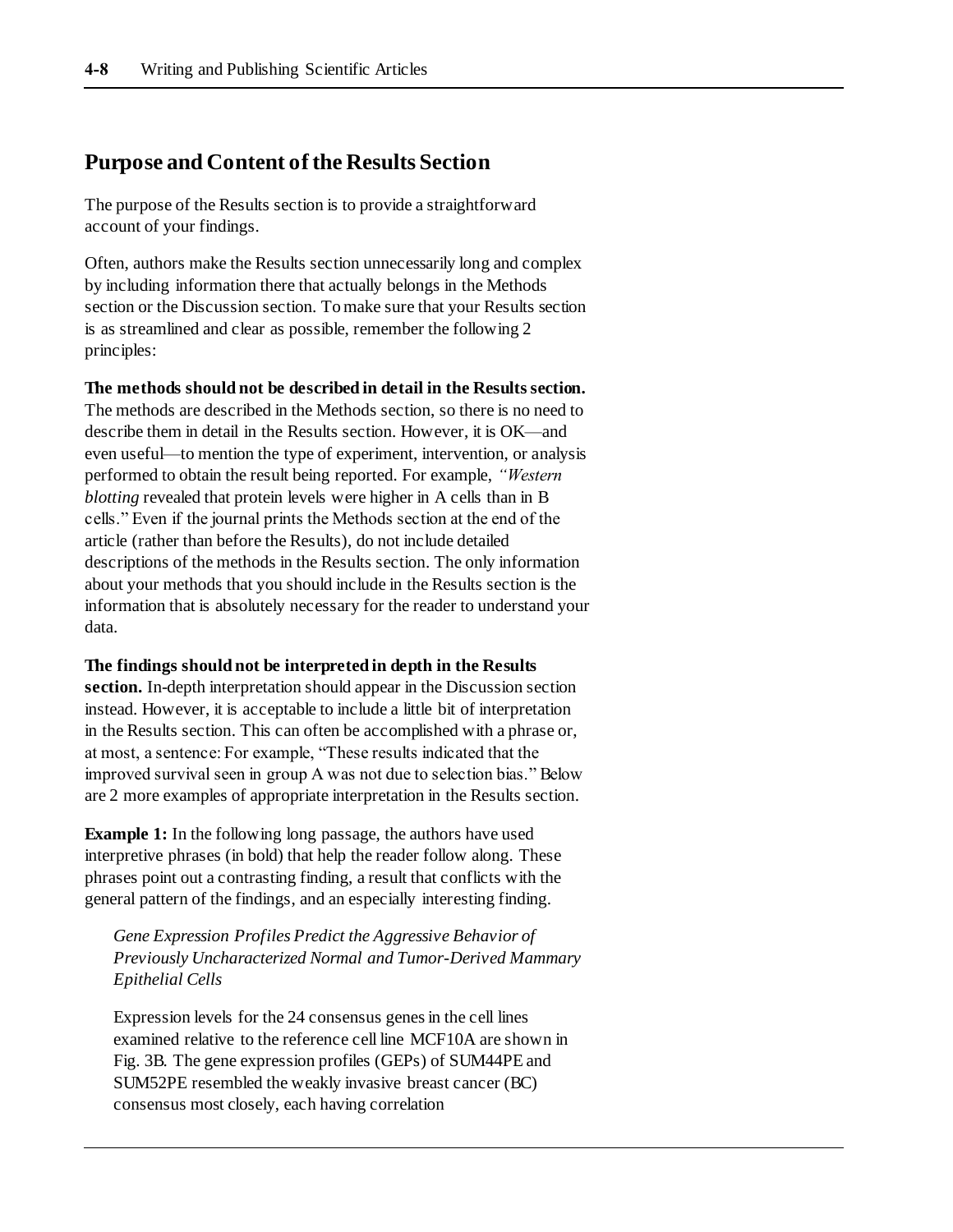coefficients with the weakly invasive BC consensus of 0.95. The GEPs of BRF71T1, HBL-100, SUM159PT, and SUM1315mo2 cells were most similar to the highly invasive BC consensus, with correlation coefficients ranging from 0.82 to 0.88 (Fig. 3B). Thus, each of these cell lines could be classified as weakly or highly aggressive based upon its correlation with the weakly or highly invasive BC GEP.

**In contrast,** the cells derived from reduction mammoplasty (that is, 48RS and 184B5) had GEPs that were more similar to the MCF10A GEP than to either the weakly or highly invasive BC consensus GEP (compare Fig. 3, A and B), as seen by the low number of genes with expression ratios that differed from MCF10A by more than 2-fold. **One notable exception** was the elevated level of osteonectin mRNA (#19) found in the 48RS, which was also observed in the very similar GEPs of two other cell strains derived from reduction mammoplasties (data not shown). The correlation between 48RS and the highly invasive BC GEP decreased from 0.59 to 0.36 when osteonectin was excluded from the calculation. **We were surprised that** the DCIS-derived cell line SUM102PT had a GEP that was also more similar to the reference MCF10A than to either consensus, although we detected significant differences in the expression of other genes analyzed by the cDNA arrays (data not shown).

(Adapted with permission from Zajchowski DA et al. Identification of gene expression profiles that predict the aggressive behavior of breast cancer cells. Cancer Res 61:5168–5178, 2001.)

**Example 2:** In the following example, the authors have speculated about 2 findings in the Results section (bold passages). This is OK because the speculation is brief and focuses on specific findings.

#### *Confirmation of Comparative Genomic Hybridization Data by FISH*

FISH analysis on touch preparations of six endocrine pancreatic tumors (EPTs) confirmed the comparative genomic hybridization (CGH) results of chromosome arms 9q and 6q (Table 1). Two benign insulinomas without chromosome imbalances (from patients 2 and 3) presented two copies of the centromere and locus-specific probe per nucleus for both chromosome arms in the FISH analysis, indicating that these tumors have a diploid DNA content. . . . The other insulinoma (from patient 11) turned out to harbor two genetically heterogeneous cell populations exhibiting three and four copies of the chromosome 9 probes. Because we blocked repeated sequences with Cot-1 DNA, we could not analyze the centromeric region by CGH, **which probably explains the detection of only the 9q34**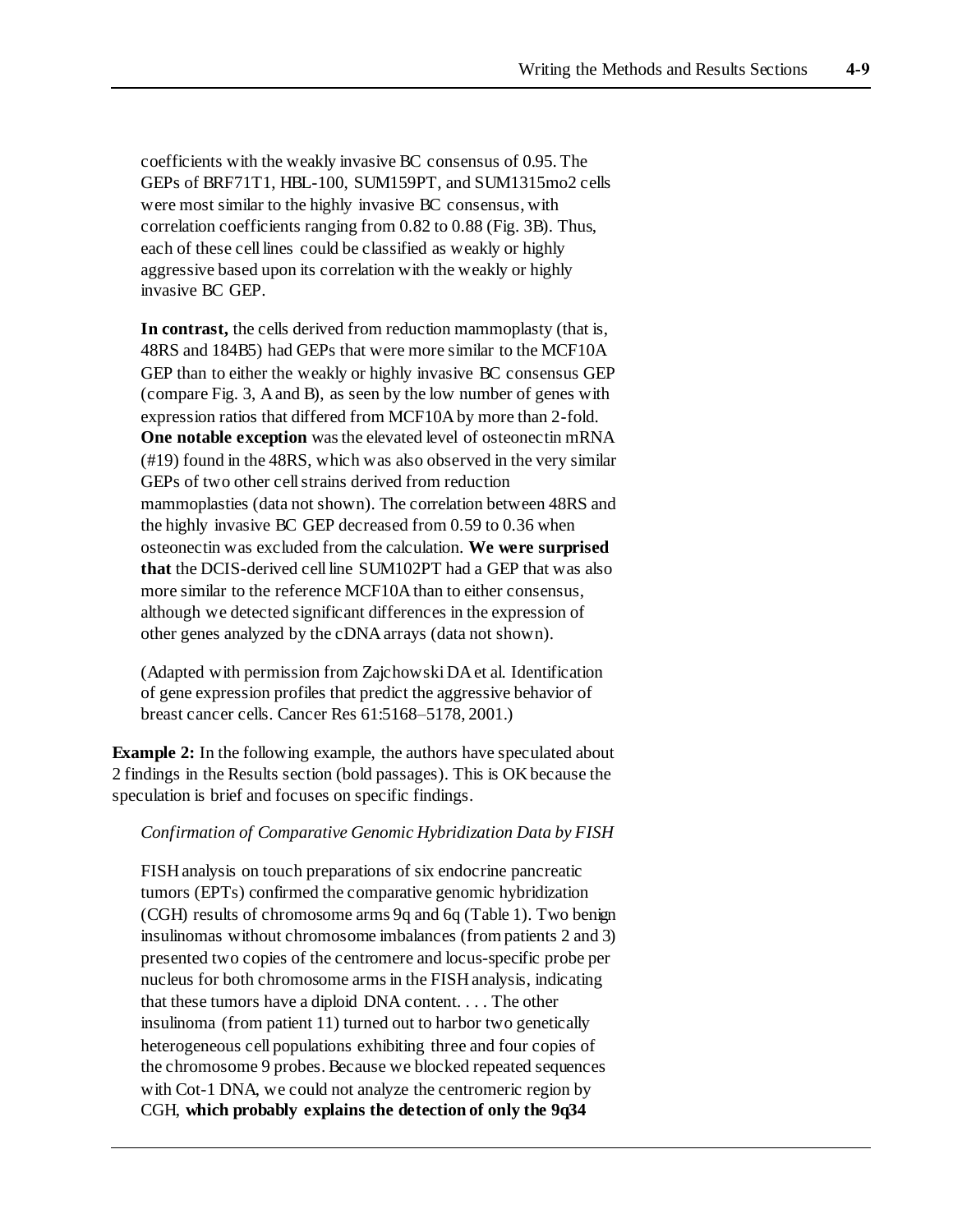**gain.** . . . In the malignant insulinoma of patient 24, FISH again detected different cell populations with the chromosome 9 probes. In addition to a major population with four copies of both centromere 9 and 9q34, 25% of the nuclei demonstrated a clear duplication of the c-abl target at 9q34. In addition, a number of very large nuclei were observed in between these nuclei containing two sometimes very large centromere spots together with up to 12 9q34 signals (Fig. 2B), **suggesting that amplification of this target had occurred.** The frequency of these cells (5%) was, however, much too low to identify this amplification as such by CGH.

(Adapted with permission from Speel EJ et al. Genetic evidence for early divergence of small functioning and nonfunctioning endocrine pancreatic tumors: gain of 9Q34 is an early event in insulinomas. Cancer Res 61:5186–5192, 2001.)

## **Suggested Structure of the Results Section**

In the Results section, report the findings for each experiment described in the Methods section. As much as possible, the order in which the findings are presented in the Results section should be the same as the order in which the corresponding experiments are described in the Methods section.

Subheadings are a useful way to organize material in the Results section. In some cases, especially in basic science articles, the subheadings in the Results section can correspond 1 to 1 with the subheadings in the Methods section—in other words, you can use the same subheadings in Methods and Results. However, it is not always possible to use this technique.

For **basic science articles,** sometimes you can organize subsections of the Results section as follows:

- Begin with a phrase or sentence that reminds readers of the experiment or analysis you performed.
- **•** Describe the findings from that experiment or analysis, referring to figures and tables as appropriate.
- Close with a sentence that indicates what is most important about the data you have just presented.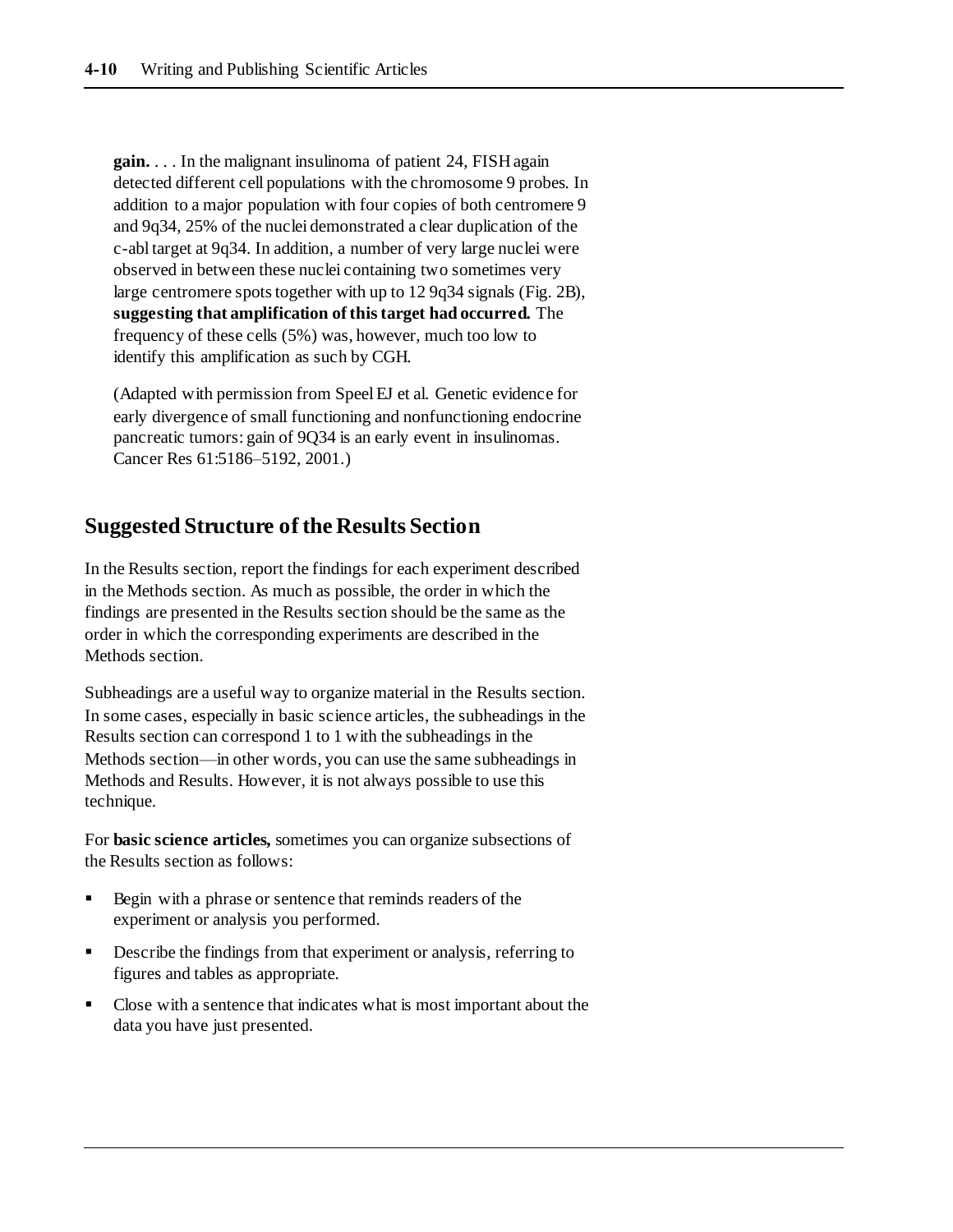An example of this suggested structure is shown below.

#### *Responses of Normal, Premalignant, and Malignant Human Bronchial Epithelial (HBE) Cells to Deguelin*

To determine whether deguelin could be a potential lung cancer chemopreventive agent, we first examined its effects on the growth of normal, premalignant, and malignant HBE cells*.* The growth of premalignant and malignant HBE cell lines was inhibited by deguelin in a dose- and time-dependent manner (Fig. 2A). After testing a range of concentrations from 10-9 M to 10-7 M*,* we determined that the  $IC_{50}$  for deguelin was less than  $10^{-8}$  M. Deguelin had minimal effect on the growth of normal HBE cells. Of all the cell lines, premalignant 1799 cells, which represent the earliest stage in the lung cancer model, were the most sensitive to deguelin, with exposure to  $10^{-7}$  M deguelin for 1 day decreasing cell growth by 67.1% (95% CI, 64.1% to 70.1%). Because BEAS-2B cells have only a few of the properties of premalignant HBE cells in vivo, we also tested the effects of deguelin on cells from another immortalized cell line, HB56B. Dose- and time-dependent growth-inhibitory effects of deguelin in these cells were also detected (Fig. 2A). These results suggest that deguelin preferentially inhibited growth of premalignant HBE cells.

(Adapted from Chun KH et al. Effects of deguelin on the phosphatidylinositol 3-kinase/Akt pathway and apoptosis in premalignant human bronchial epithelial cells. J Natl Cancer Inst 95:291–302, 2003. Reprinted with permission.)

A similar structure can also sometimes be used in **clinical articles,** with the following exception: For clinical articles, there is usually no need for an opening sentence that reminds readers of the intervention or analysis you performed.

# **Verb Tense**

In the Results section, as in the Methods section, use the **past tense**. For example, "Serum levels of Her-2/neu *correlated* with disease-free survival."; "PCR analysis showed that 3 genes *were expressed....*"

Some authors use the present tense in the Results section, but this is incorrect. In scientific writing, by convention, present tense is reserved for describing established facts (for example, "DNA *has* a double-helix structure.") and general conclusions (for example, at the end of an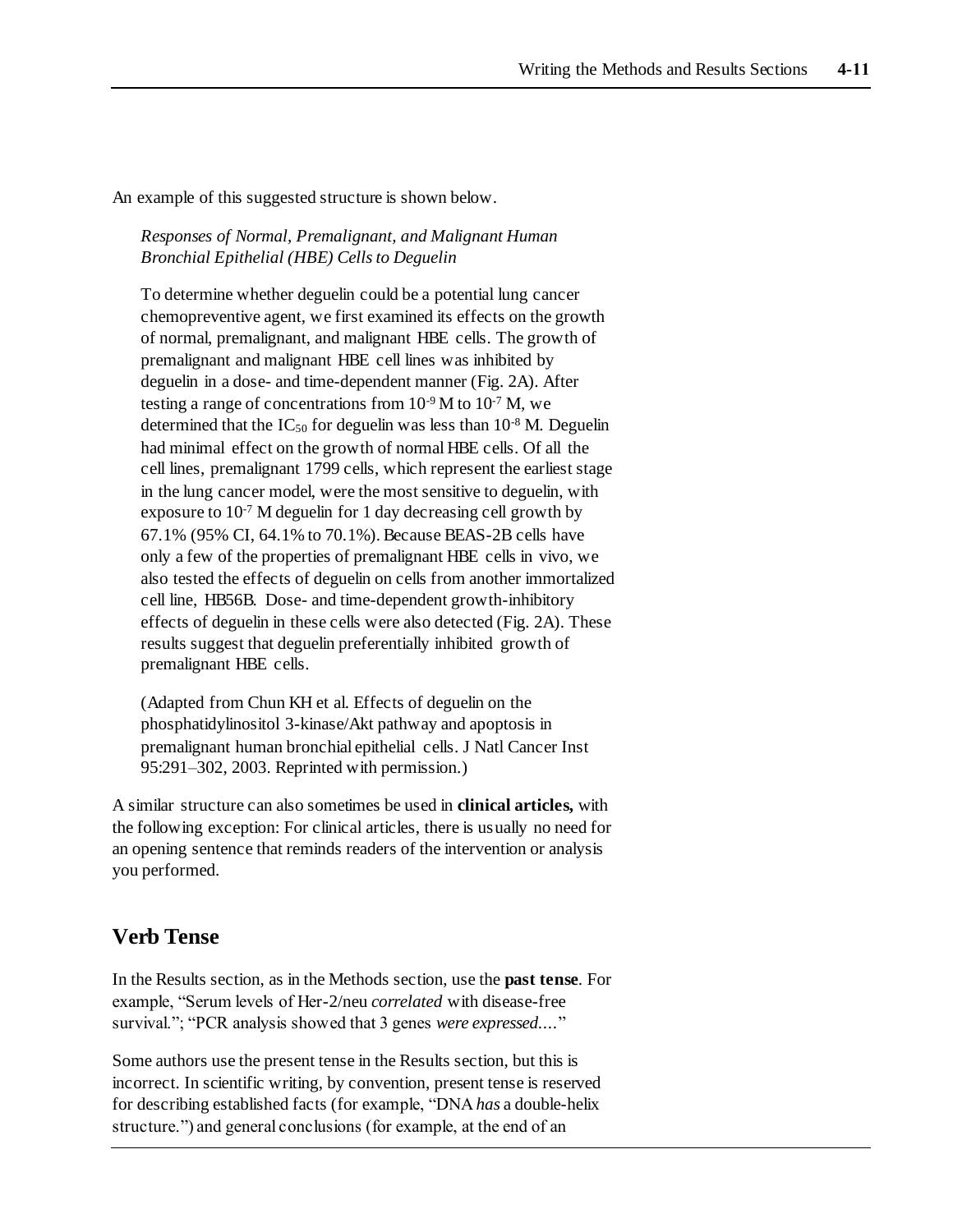article: "We conclude that the side effect profile of this new drug *is*  superior to that of the previous standard drug."). Neither established facts nor general conclusions should appear in the Results section.

## **Use of Figures and Tables**

In most basic science articles and in many clinical articles, most of the data in the Results section should be presented in figures and tables. The first mention of each table and figure almost always belongs in the Results section.

Creating your tables and figures forces you to organize and analyze your data. Once you have decided which data tell the story of your science and have created these visual elements, the Results section should be easier to write. The chapter "Effective Figures and Tables" gives detailed guidelines on creating these important elements of your article.

# *Text vs. Figure vs. Table*

Should you present your data in the text, or in a figure or table? If your data can be presented in 1 or 2 sentences in the text, it is generally best to do that. If presenting the data in the text would require more than 2 sentences, a table or figure may be better.

If you decide to include tables in your article, keep in mind that important patterns and trends may not be obvious in tables consisting entirely of raw data. It may be more effective to summarize or concentrate your data, creating fewer and shorter tables that give the reader a better overall picture of your findings. Trends in and relationships between data can also be shown effectively in graphs.

### *Limiting the Numbers of Figures and Tables*

If the journal limits the number of figures or tables, be careful not to exceed those limits. Even if there are no such limits, including too many photographs or other types of figures may reduce the impact of those that are vital to conveying your message. Some journals count a figure with multiple panels as 1 figure, but do not abuse this privilege; all panels of a figure should be closely related to the same set of experiments and data. If you have several tables, it may be possible to combine some of them. Furthermore, if the results for an entire set of experiments are similar, you can show the results for only 1 experiment and note in the text and in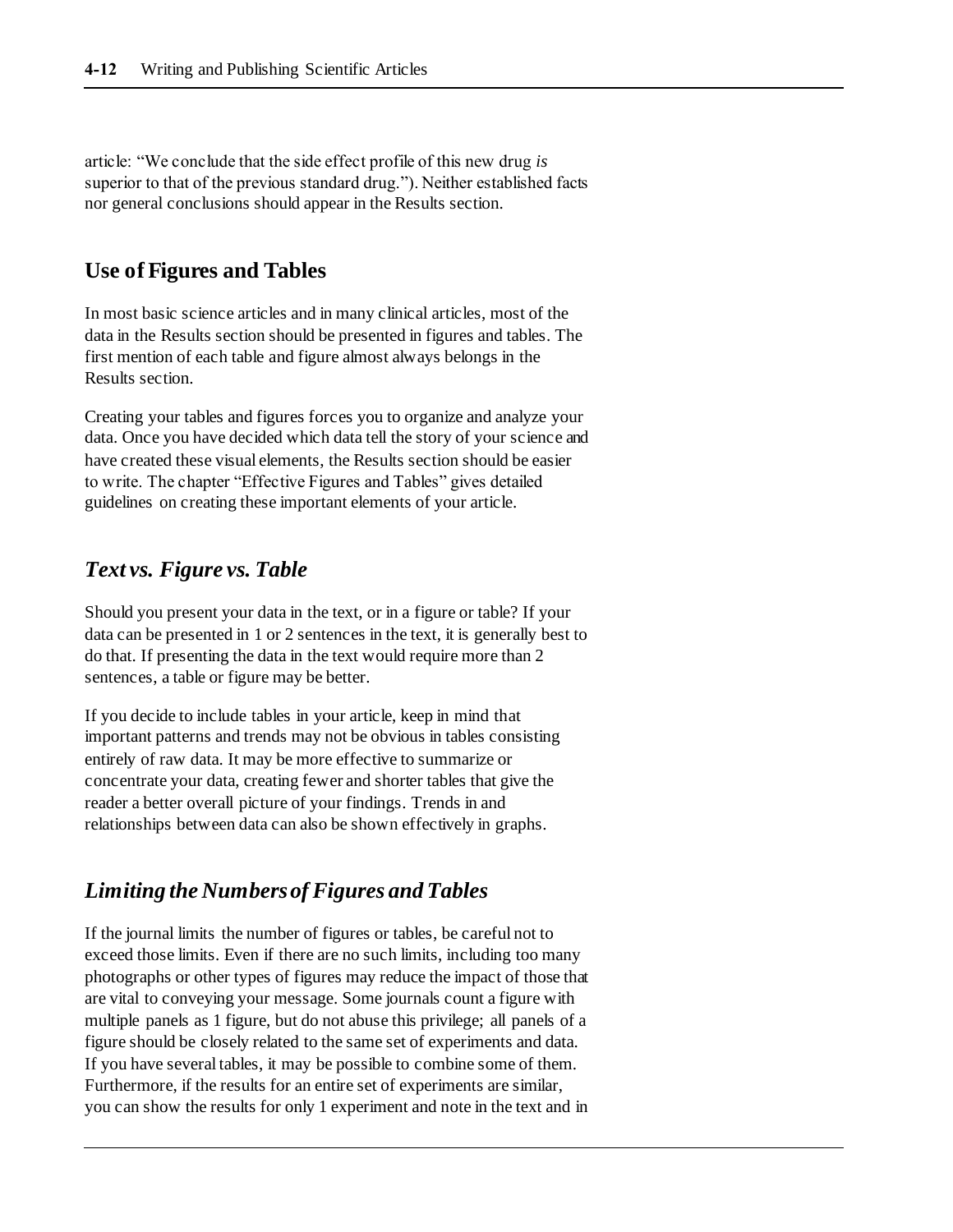the figure legend that the results shown in the figure are representative of the results of the other experiments. An example of this technique is shown below.

Figure 1. Western blot analyses showing higher expression of total protein Z in group 1 (top) than in group 2 (bottom). **Data are representative of similar results obtained in 3 independent experiments** performed for both groups.

## *Minimizing Repetition between the Text and Figures and Tables*

Be sure to minimize repetition between the text in the Results section and your figures and tables. For example, suppose your article includes a table showing the characteristics of patients in the 2 subgroups within a clinical trial. The first few rows might look like this:

| Characteristic      | Group A $(n=58)$                                                 |         | Group B $(n = 60)$ |         |
|---------------------|------------------------------------------------------------------|---------|--------------------|---------|
|                     | Median age (range) 62 years (43–80 years) 61 years (55–82 years) |         |                    |         |
| Clinical stage, no. |                                                                  |         |                    |         |
| patients $(\% )$    |                                                                  |         |                    |         |
| <b>IIIa</b>         |                                                                  | 36 (62) |                    | 34 (57) |
| <b>IIIb</b>         |                                                                  | 20 (34) |                    | 21 (35) |
| IV                  |                                                                  | 2(3)    |                    | (8)     |

When you refer to this table in the text, you might wish to mention some of the most important findings shown in the table. Of the 2 options below, option B is better because it summarizes the information in the table rather than repeating it.

**Option A:** Stage IV disease was rare in both groups—only 2 patients (3%) in group A and 5 patients (8%) in group B had stage IV disease (Table 1).

**Option B:** Stage IV disease was rare in both groups (Table 1).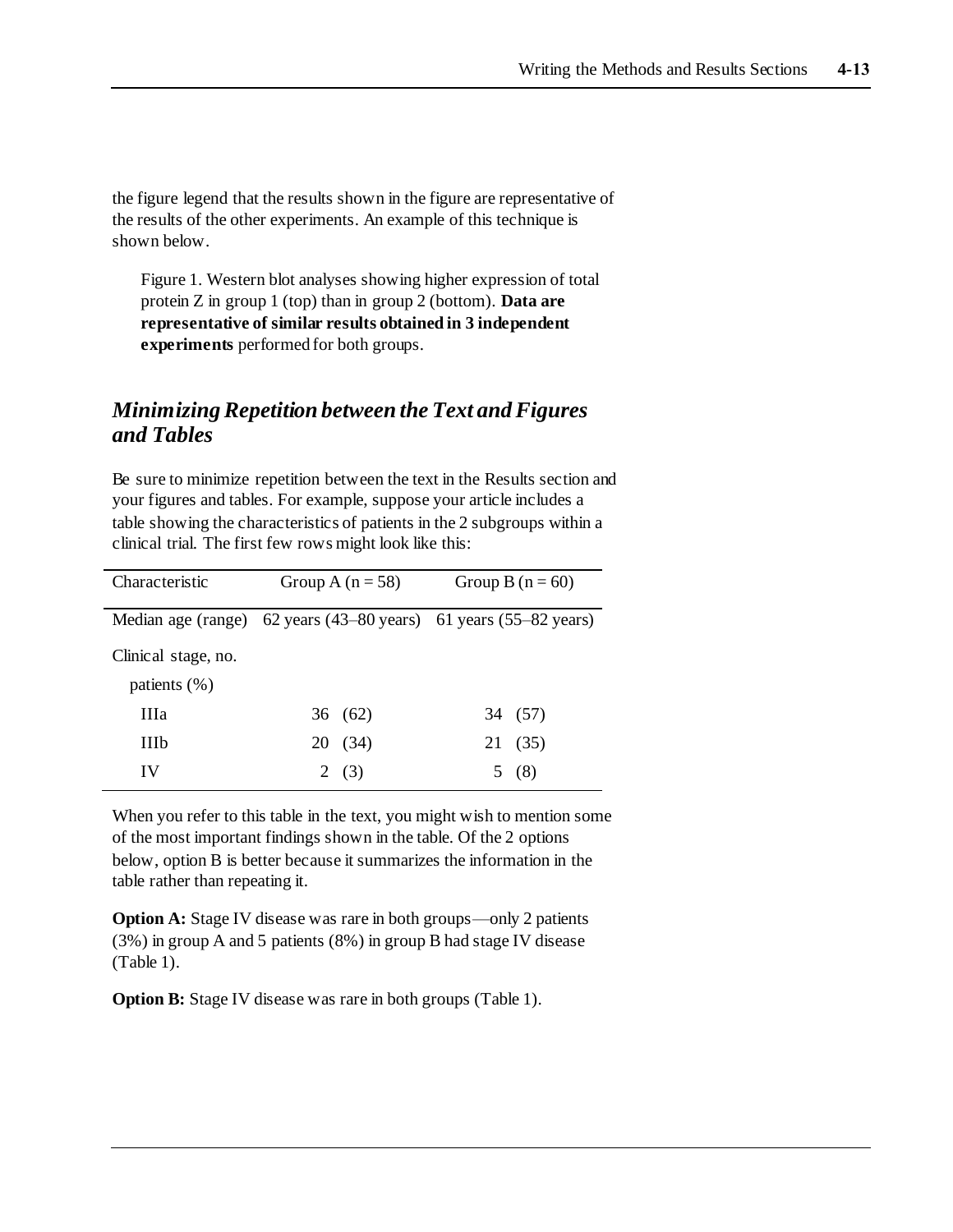# *Checking the Consistency and Accuracy of Numbers and Percentages in Figures and Tables*

Before submitting your article, be sure to double-check all numbers and percentages for accuracy, and make sure that the data match in all parts of the article (Abstract, Results, Discussion, tables, and figures).

In addition, always refer to the author instructions of the journal for guidelines on preparing and submitting figures and tables.

# **Use of "Data Not Shown"**

It is not always necessary or advisable to show all your data. In the text of the Results section, authors sometimes use the phrase "data not shown" in parentheses instead of giving the actual data. This phrase shows readers that the absence of data was not an oversight on your part. Use this technique sparingly. If you use "data not shown," limit its use to:

- Findings for which the exact numbers themselves are unimportant (for example, data showing a lack of effect on the study population),
- Findings similar to other findings for which supporting data *are* presented, and
- Results of routine assays, such as Lineweaver-Burk plots.

Here is an example:

In the tumor-bearing nude mice, virus titers were significantly higher in the brain than in the bone marrow, spleen, liver, testes, or ovaries (Table 1). Patterns of infectivity were the same in the non–tumorbearing nude mice (data not shown).

Be sure not to confuse "data not shown" with "unpublished results." The phrase "unpublished results" is used when you refer to a finding from another study (by either your own group or another group) that has not yet been published. The phrase "unpublished results" is almost never used in Results sections.

# **Highlighting Important Findings**

Perhaps you would like the reader to know which results you think are most important. One strategy for highlighting important findings is to insert a summary statement before or after the detailed listing of results.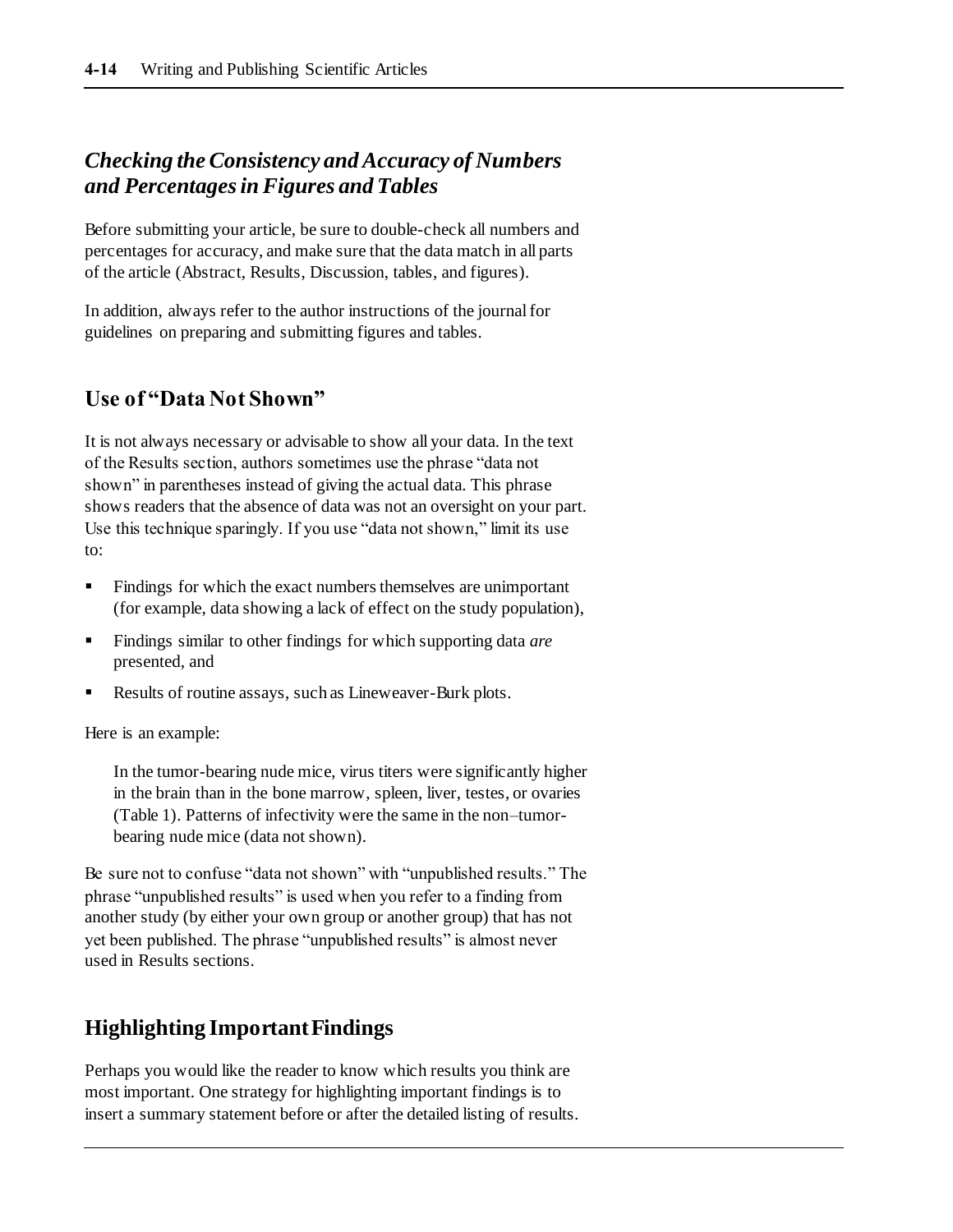In the example shown below, the authors use a summary sentence (underlined) to describe the general pattern of their findings. Immediately after this sentence, they describe the actual detailed findings (in bold).

#### *Comparative Genomic Hybridization Patterns Differ by Age of Patient*

This analysis included 10 pure teratomas (six mature and four immature teratomas). All of the mature teratomas and three immature teratomas showed normal comparative genomic hybridization (CGH) profiles (Tables 2 and 3). One immature ovarian teratoma showed gain of chromosome 14. All of the malignant germ cell tumors (GCTs) showed chromosomal imbalances on CGH analysis (Tables 2 and 3). Specific CGH profiles did not correlate with histological differentiation or tumor site. **However, two distinct CGH patterns could be distinguished by age. Regardless of site, malignant GCTs in infants and children younger than 8 years (n = 16) most commonly showed imbalances at chromosome 1 (loss of 1p and/or gain of 1q), gain of 3p, loss of 4 and 6q, and gain of 20q. Only one ovarian malignant GCT in a 4-year-old girl showed gain of 12p. Conversely, gain of 12p was the most consistent aberration found in GCTs arising after 8 years of age and was found in 11 of 16 tumors.** Other recurrent aberrations in adolescents were gain of 1q, gain of chromosome 8 and 21, and loss of chromosome 13. One tumor (number 19) showed loss of chromosome 11 and 15. Because this tumor showed biallelic expression of IGF-2, the tumor is most probably polyploid. Four other tumors showed gain of chromosome 15. Otherwise, no chromosomal imbalances of the chromosomes 11 and 15 were detected with CGH.

(Adapted with permission from Schneider DT et al. Multipoint imprinting analysis indicates a common precursor cell for gonadal and nongonadal pediatric germ cell tumors. Cancer Res 61:7268– 7276, 2001.)

When the journal permits subheadings in the form of sentences, the subheadings can also be used to highlight the most important findings. In the example above, the subheading "Comparative Genomic Hybridization Patterns Differ by Age of Patient" helps readers recognize the importance of the paragraph that follows.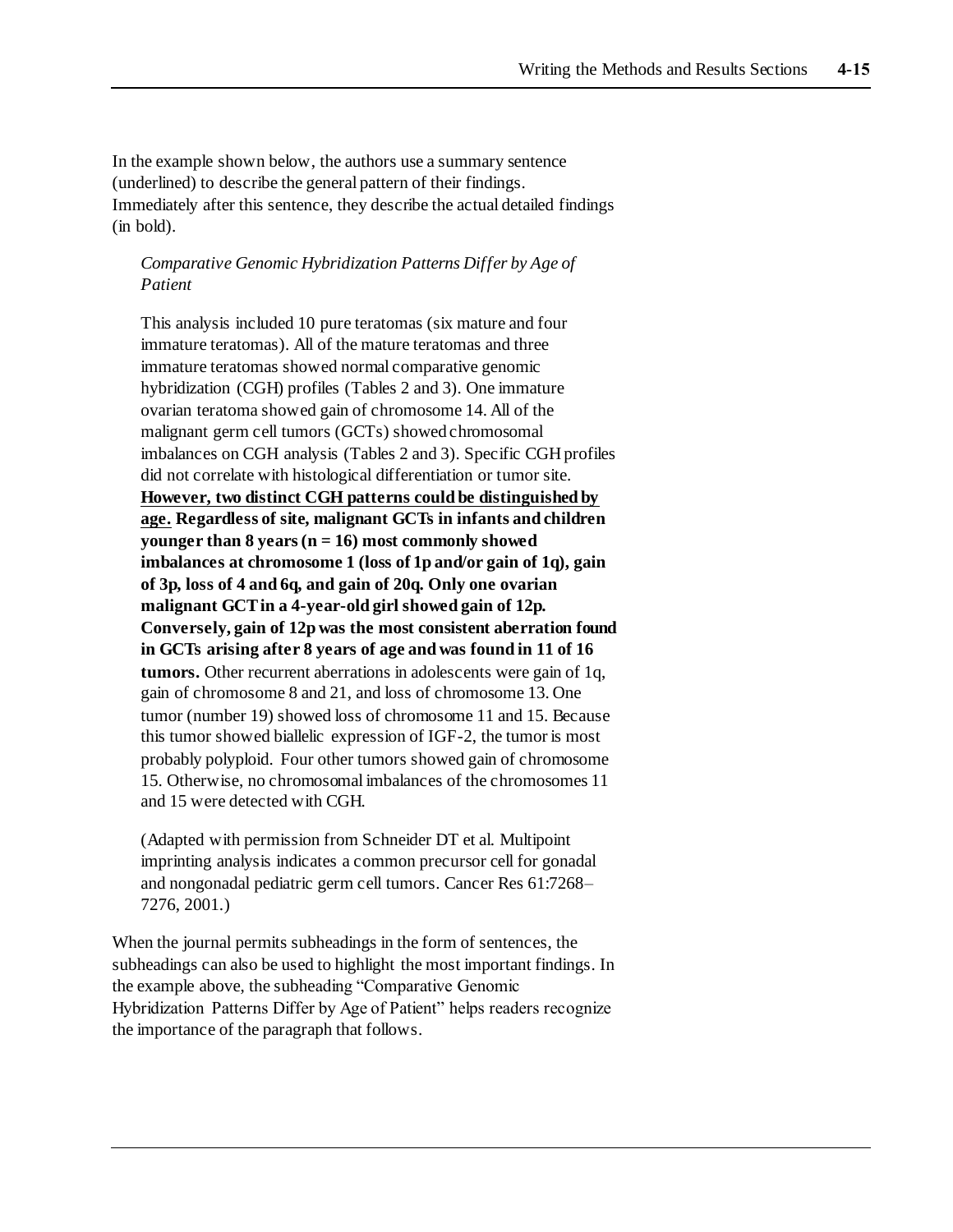# **Strategy for Writing the Results Section**

The following is a practical strategy for writing the Results section.

- Construct your figures and tables.
- Outline the Results section using subheadings.
- Under each subheading, list the figures and tables that you will talk about in that section.
- Write the text corresponding to each subheading. Refer to figures and tables as appropriate, and minimize repetition between text and figures and tables.
- Make sure that a result is provided for each method described in the Methods section.
- When you have finished, make sure that data in the text match data in the figures and tables.

# **Activity 1**

# **Outlining Your Methods and Results Sections**

Write either an informal outline or a list of phrases or statements for the Methods and Results sections of an article on your current research. Some outlines will be discussed in class. If yours is not discussed in class, we will be happy to review it afterward and give you our comments. Please put your name on it before giving it to an instructor.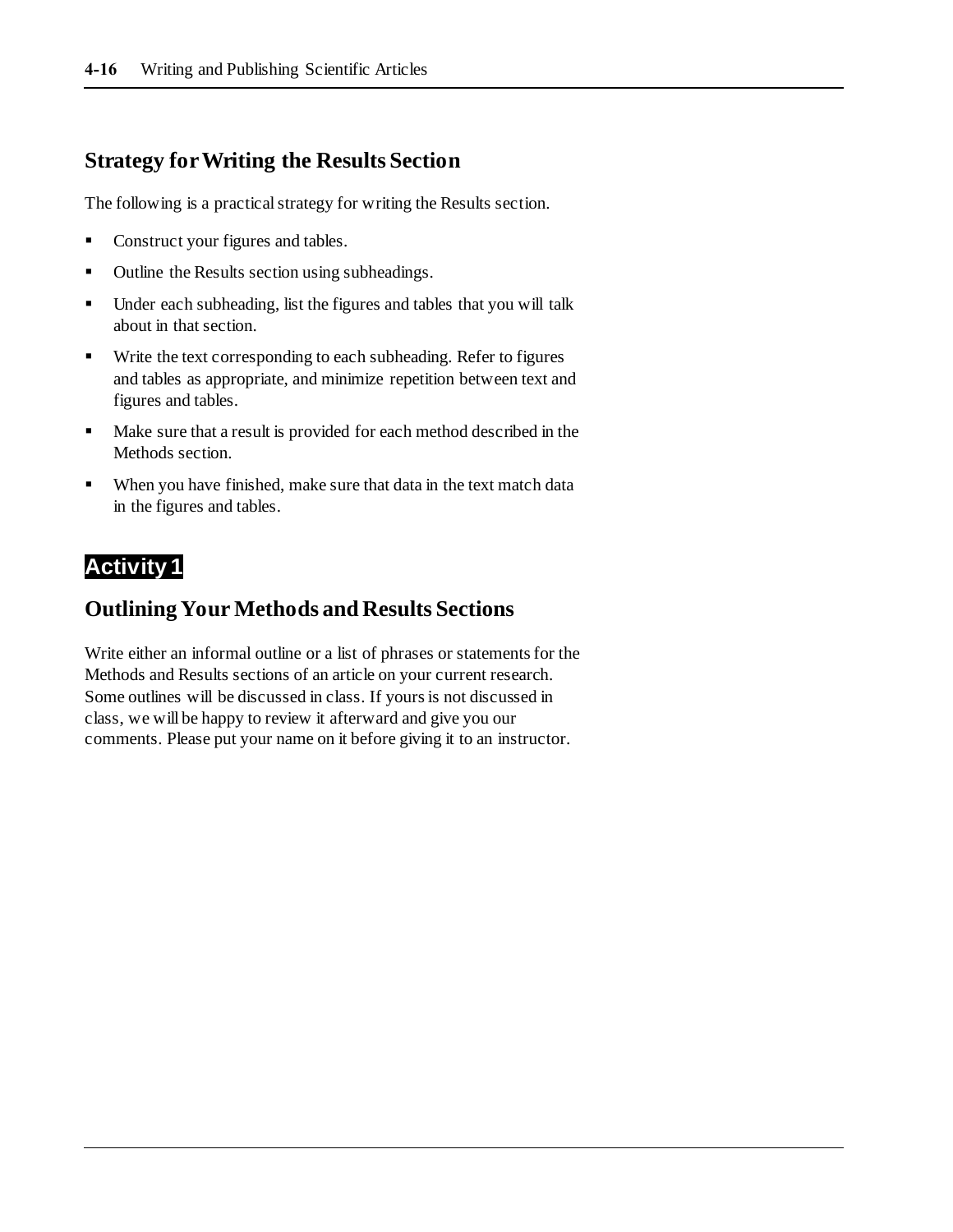# **Methods and Results —** *Prospective Studies* **Worksheet**

# **Methods**

- Use past tense.
- Provide enough detail to permit duplication.
- Include the information below if appropriate and in the most logical sequence.

#### **Patient recruitment**

eligibility criteria (inclusion and exclusion)

setting(s) / location(s) where data collected

sample size (how determined, interim analyses, stopping rules, if applicable)

**Ethical considerations**

IRB approval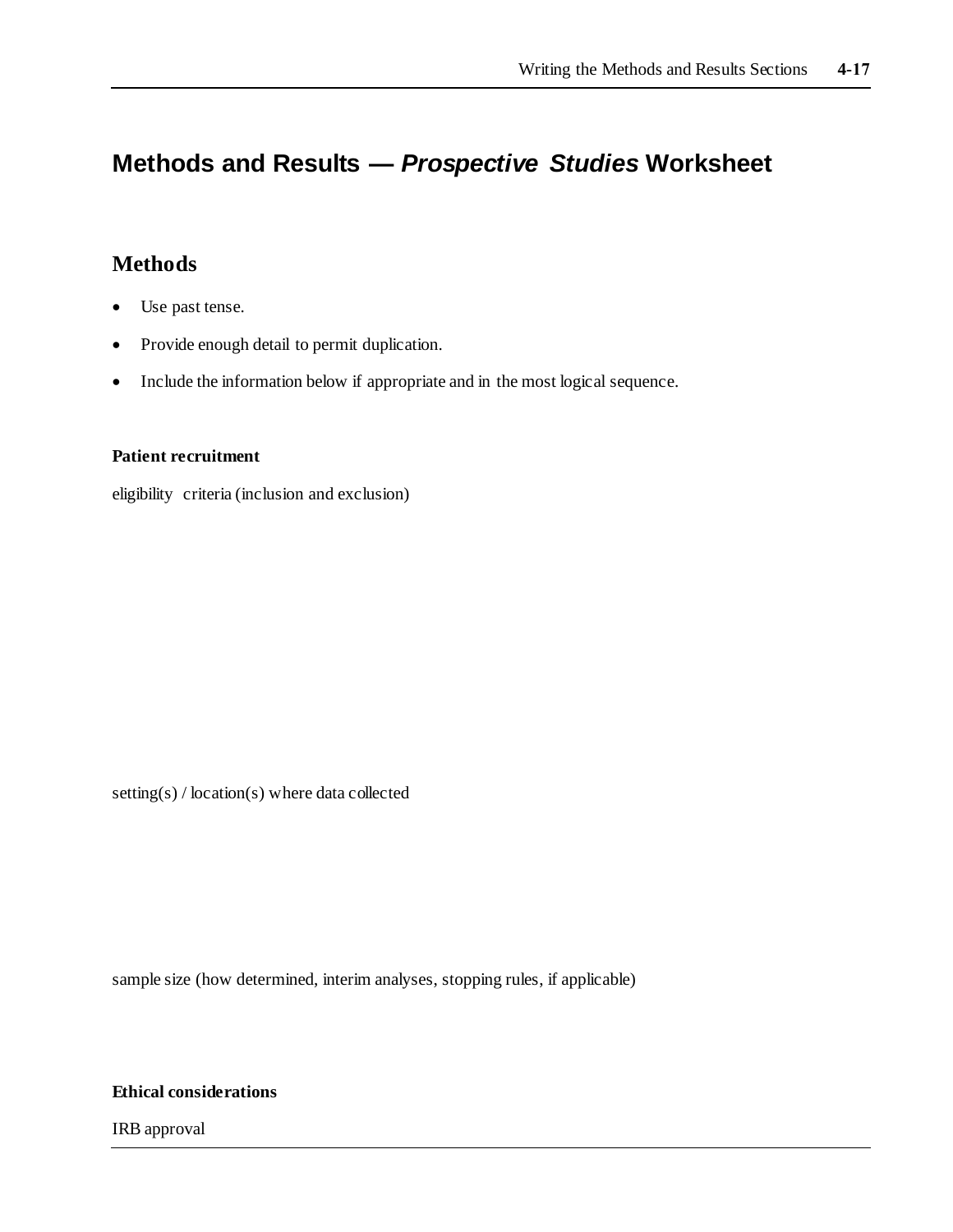patient informed consent or waiver of consent

#### **Interventions for each group**

drugs (dose, route of administration, treatment schedule [how and when administered])

**Outcome measures**

primary

secondary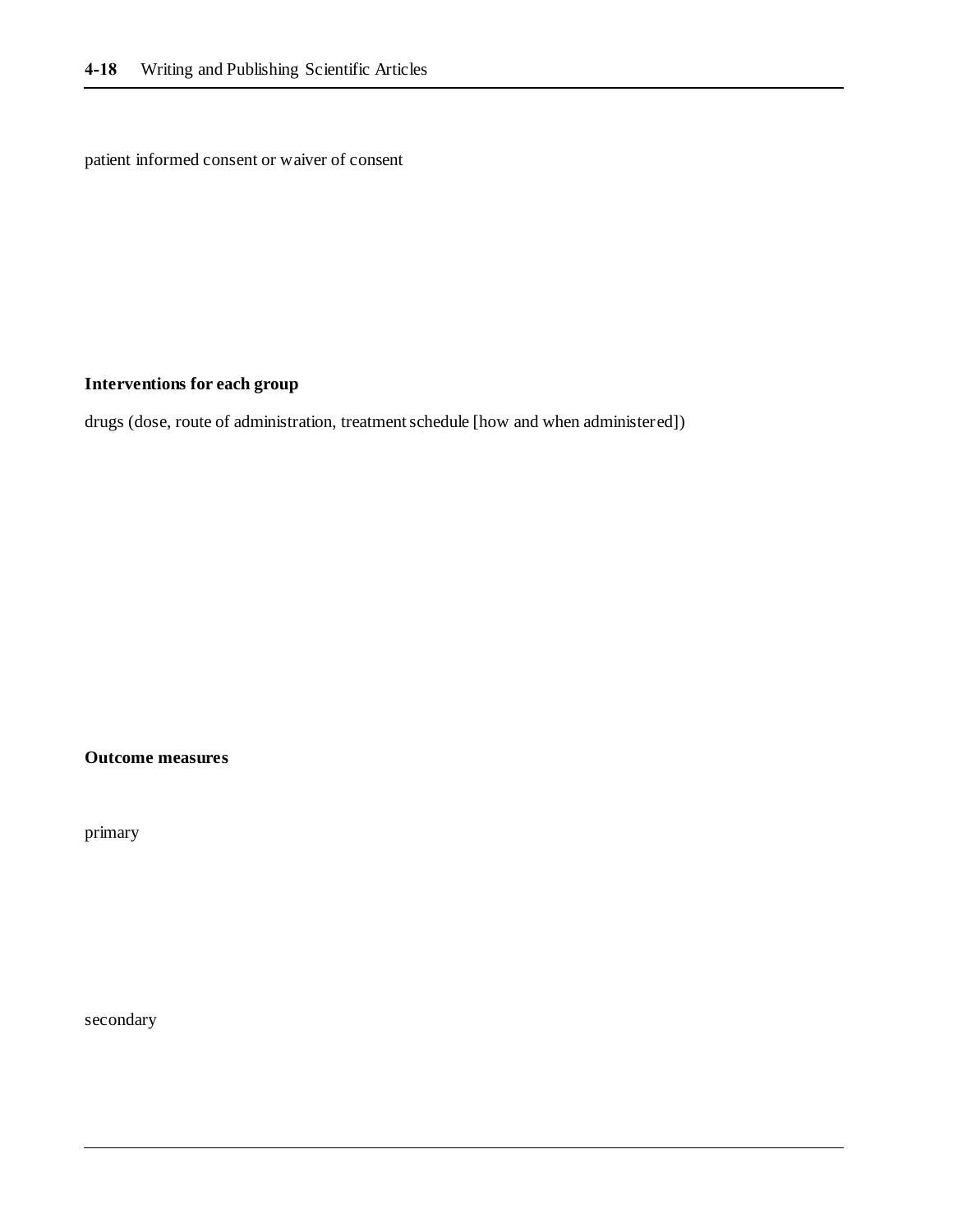methods used to enhance quality of measurements (if applicable)

#### **Randomization**

sequence generation, allocation concealment, implementation

### **Blinding**

**Treatment complications, drop-outs from trial**

#### **Statistical methods / considerations**

(usually presented last in section)

primary outcome comparisons

additional analyses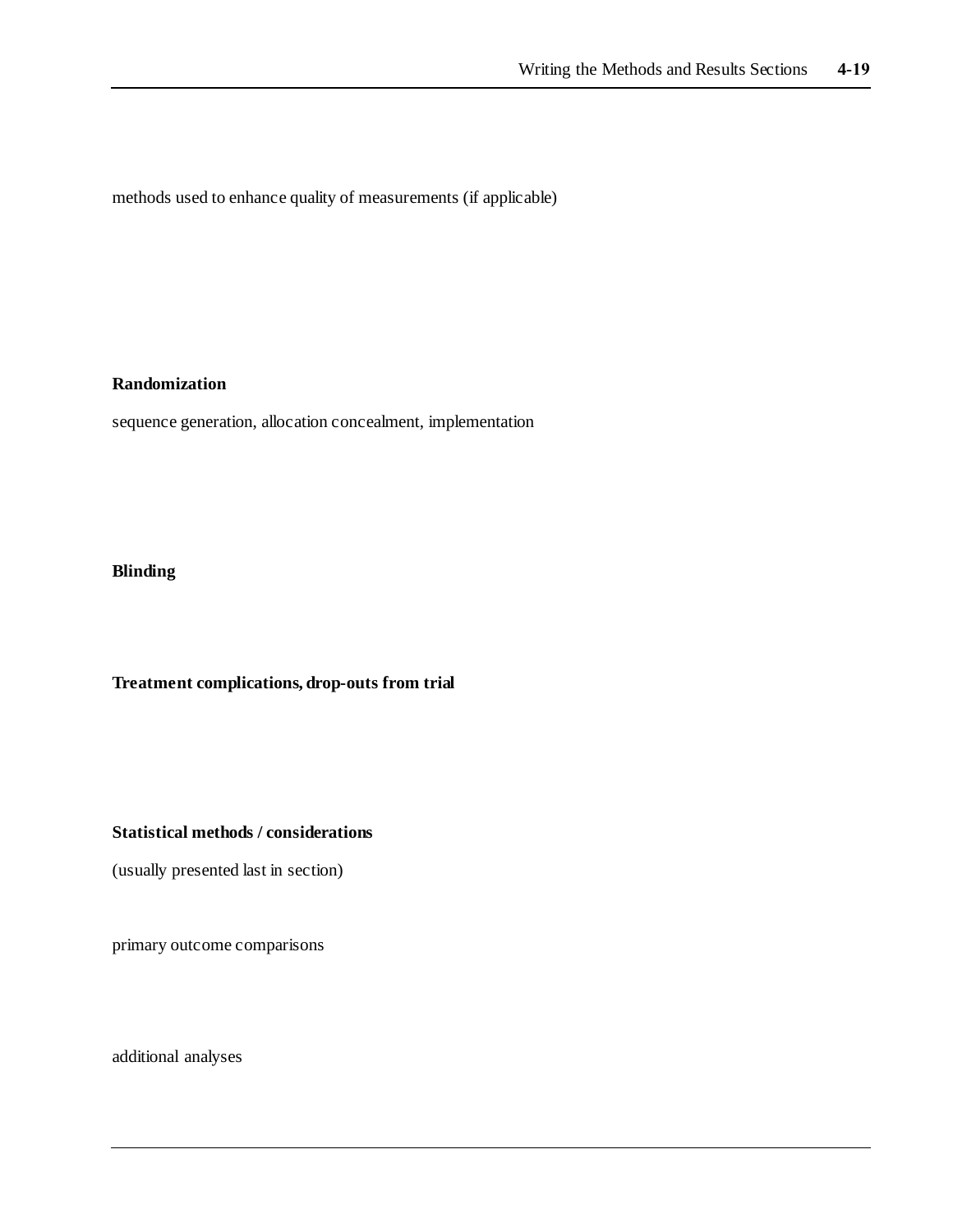computer programs

significance levels

# **Results**

- **Begin with number of patients included in each subgroup.**
- Use past tense.
- Do not duplicate data (in text, tables, and figures).
- If data are presented in tables and figures, summarize in text.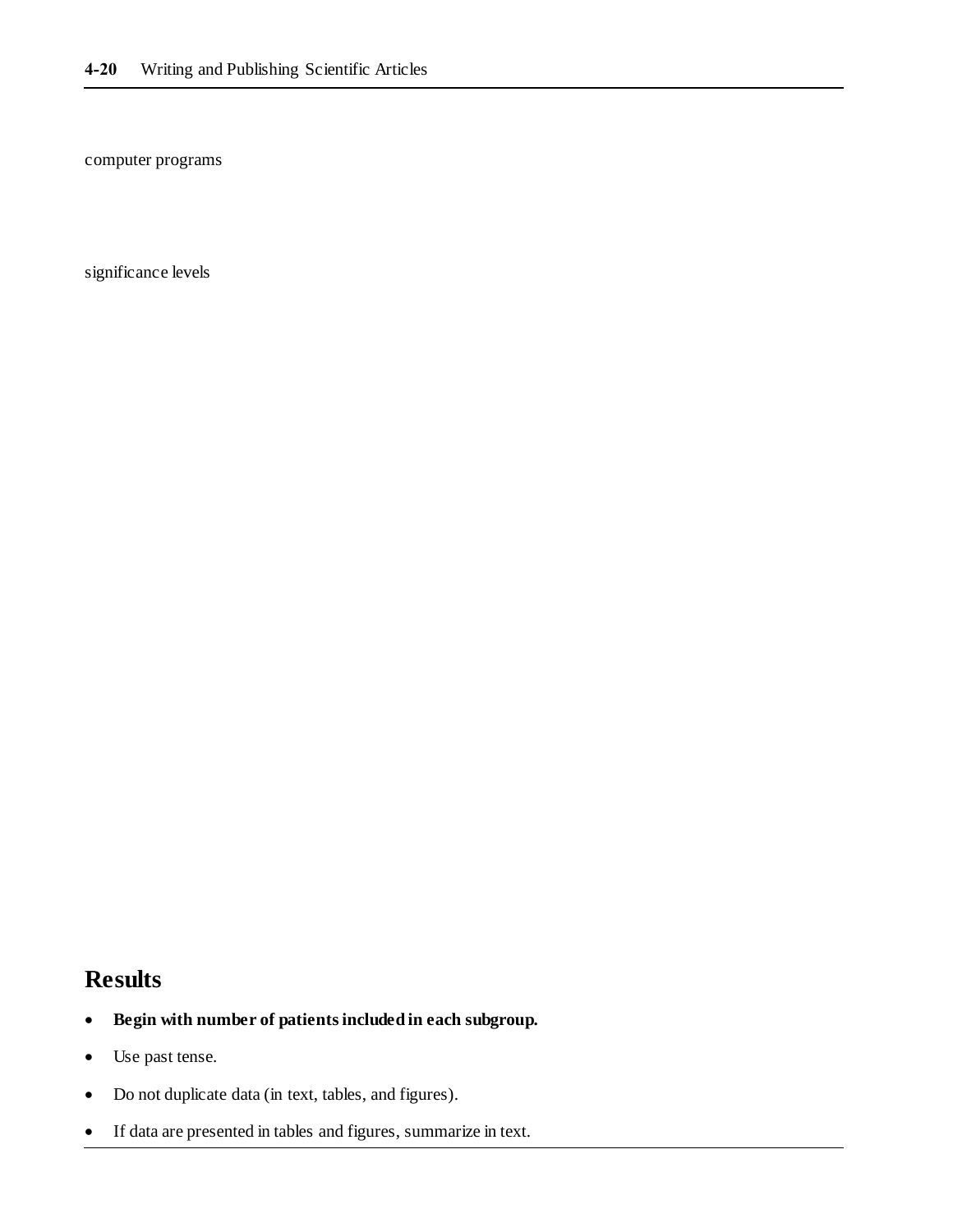- Do not repeat methods.
- Limit speculation about meaning of results.
- Highlight important findings (with summary/introductory sentence, header).

header

remind readers of what was assessed

findings (including reference to table or figure)

what is most important about data

#### **Result 2**

header

remind readers of what was assessed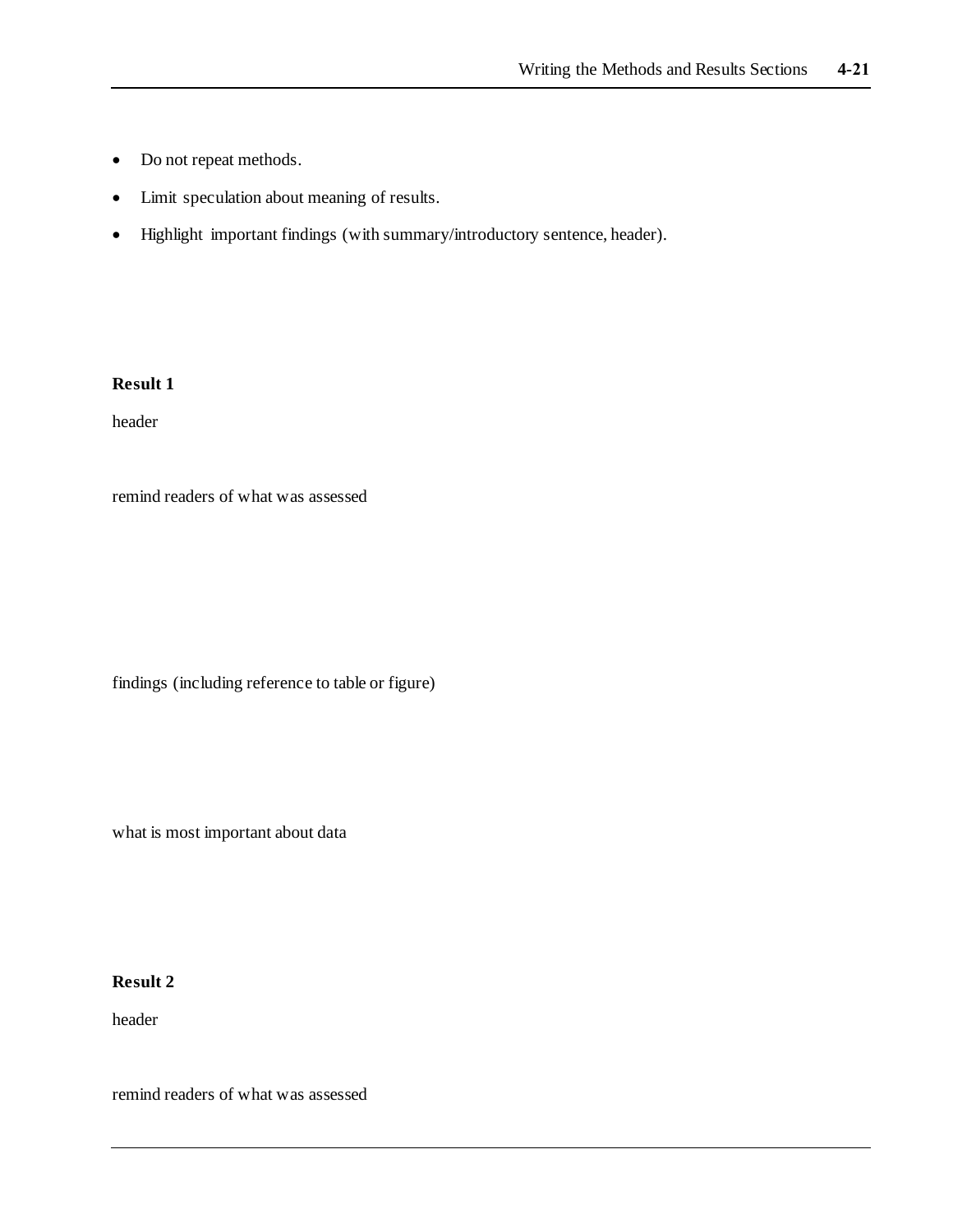findings (including reference to table or figure)

what is most important about data

#### **Result 3**

header

remind readers of what was assessed

findings (including reference to table or figure)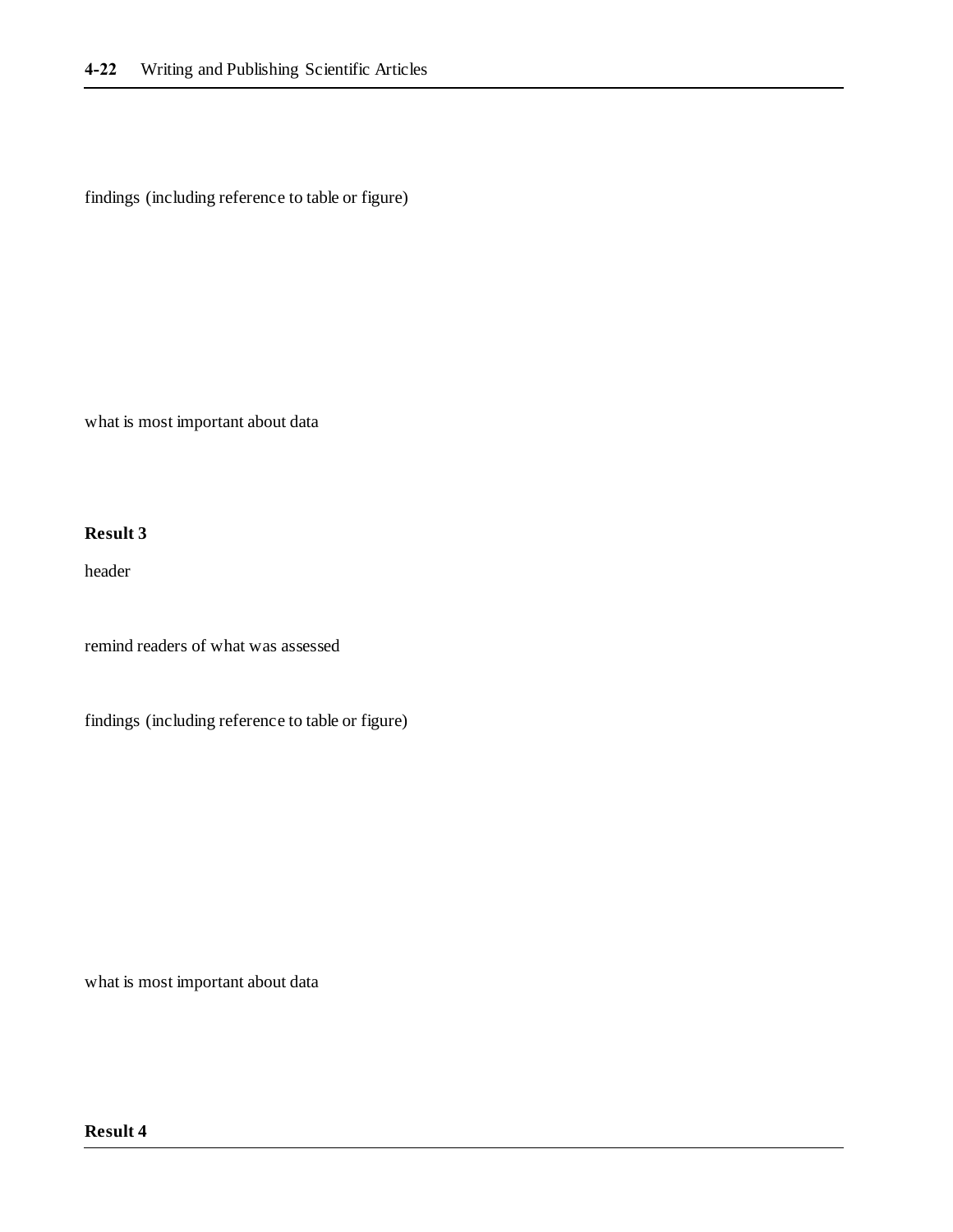header

remind readers of what was assessed

findings (including reference to table or figure)

what is most important about data

**Etc.**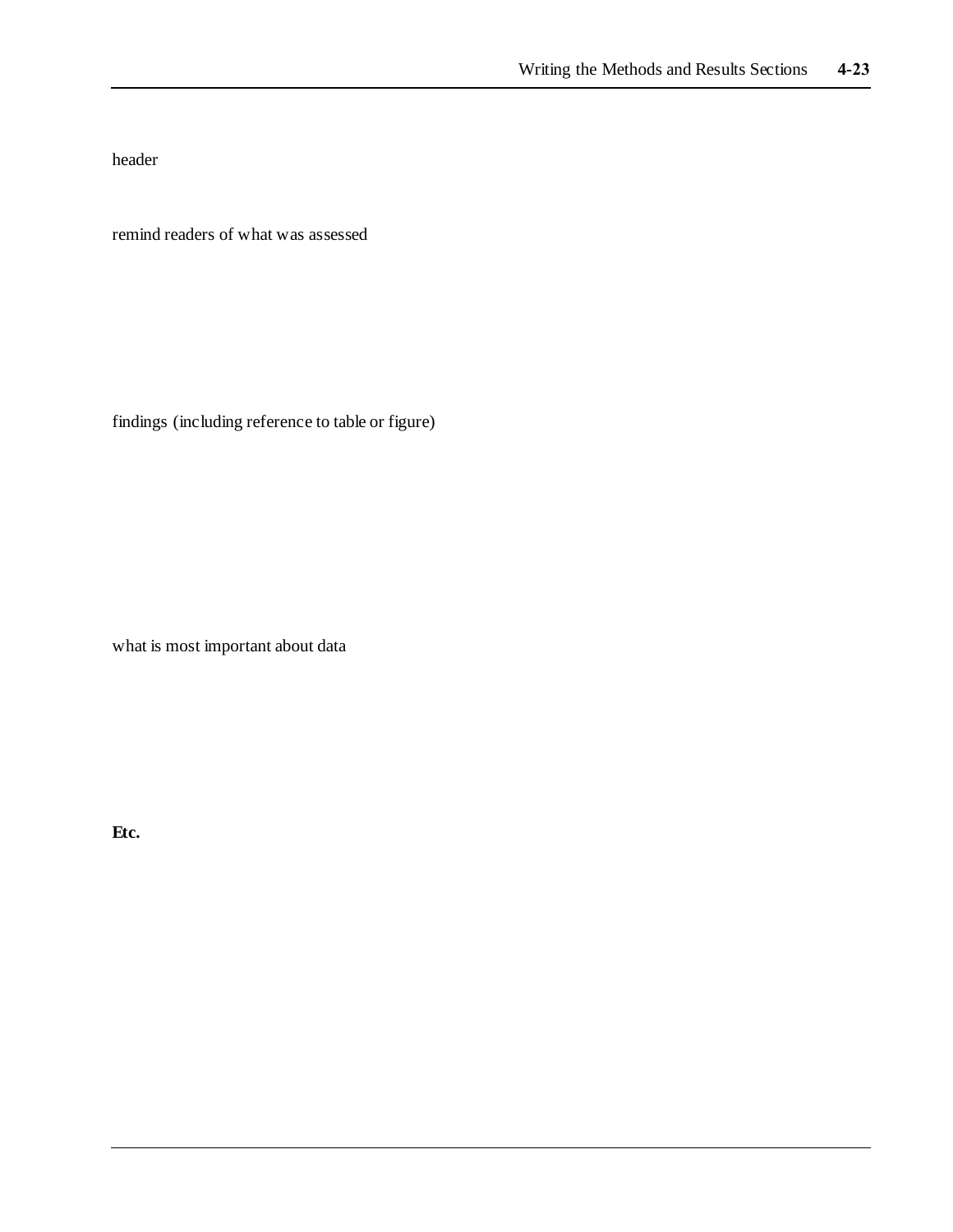# **Methods and Results —** *Basic Science Studies* **Worksheet**

# **Methods**

- Use past tense.
- Provide enough detail to permit duplication of study.
- Include the information below if appropriate and in the most logical sequence.

#### **Materials (and suppliers)**

drugs, reagents, equipment (can be presented under each experiment)

**Cell lines and cultures**

which ones, suppliers, how prepared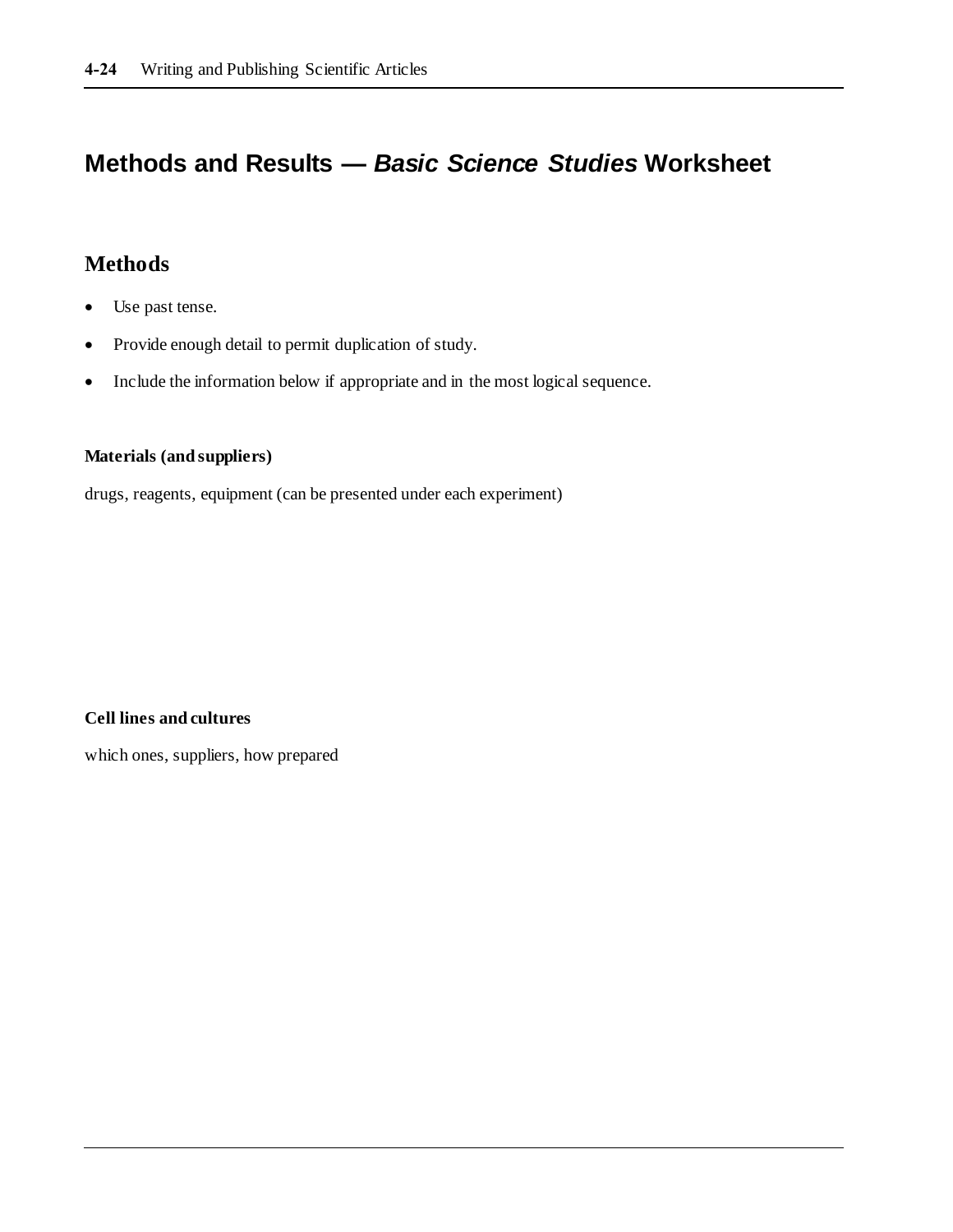## **Human subjects**

IRB approval

informed consent

source of study population

inclusion and exclusion criteria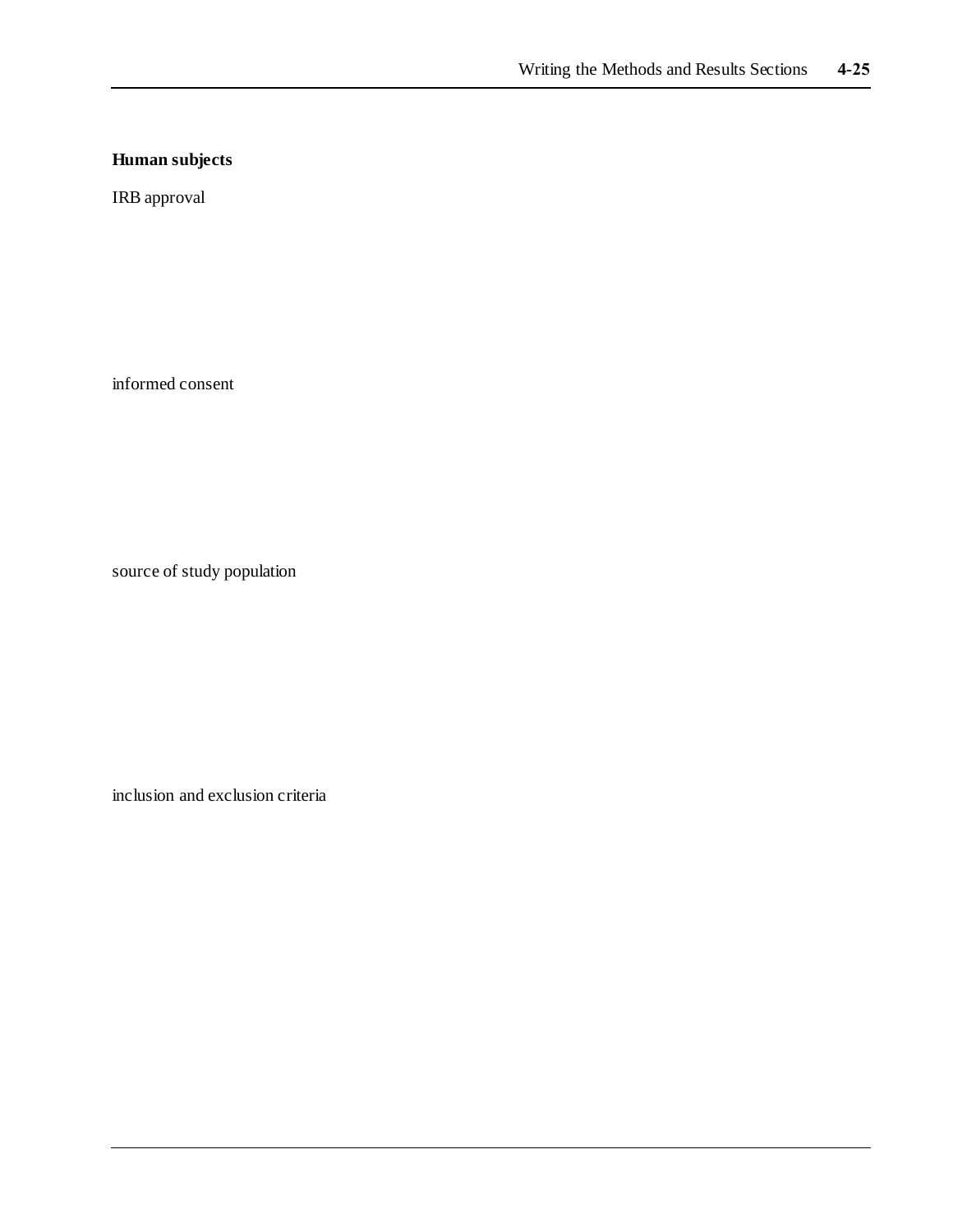sample collection and number of samples

### **Animals**

standards of care, suppliers, how many, how treated, including how killed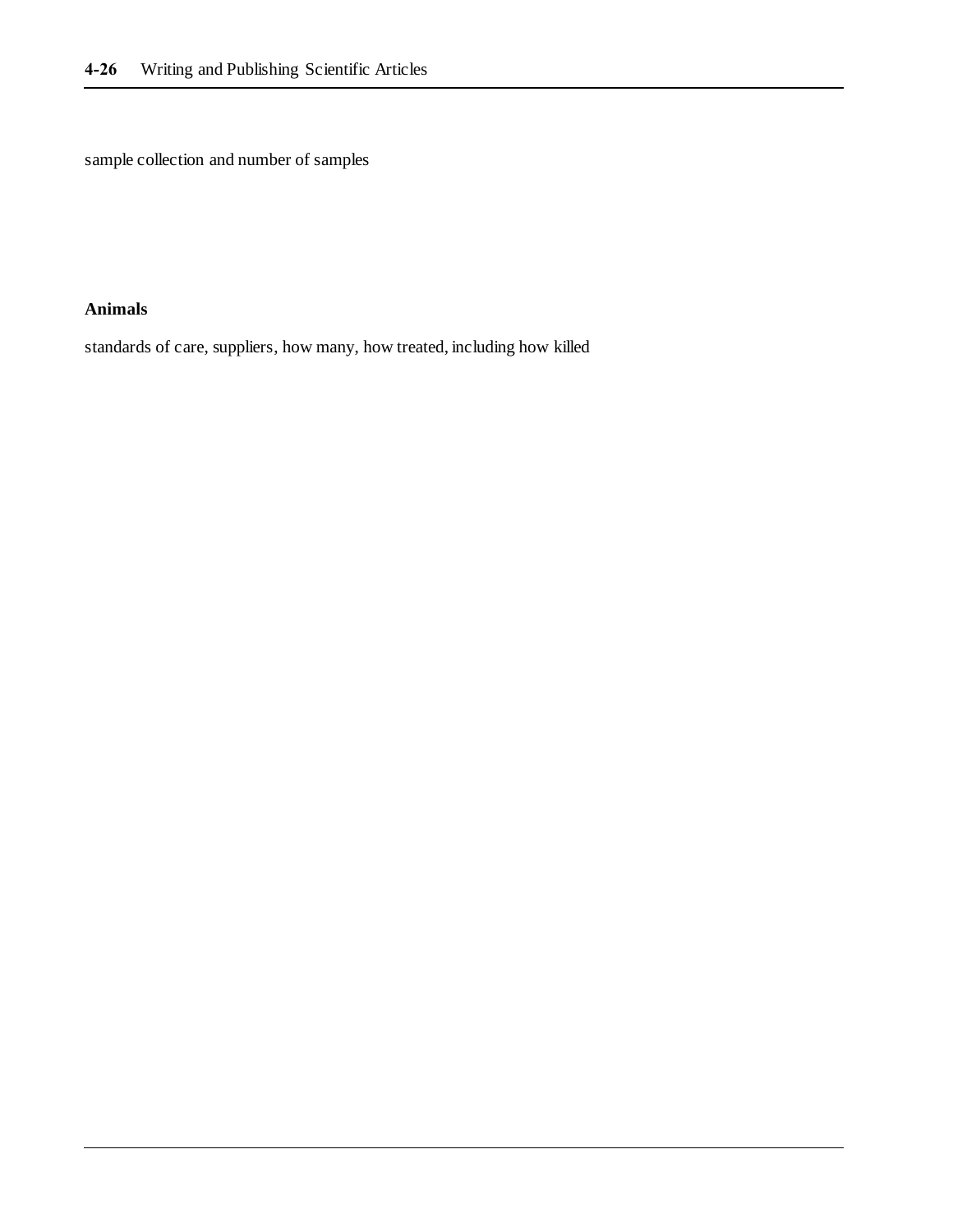header

what was done and why *("To investigate xxxx, we....")*

### **Experiment 2**

header

what was done and why *("To investigate xxxx, we....")*

## **Experiment 3**

header

what was done and why *("To investigate xxxx, we....")*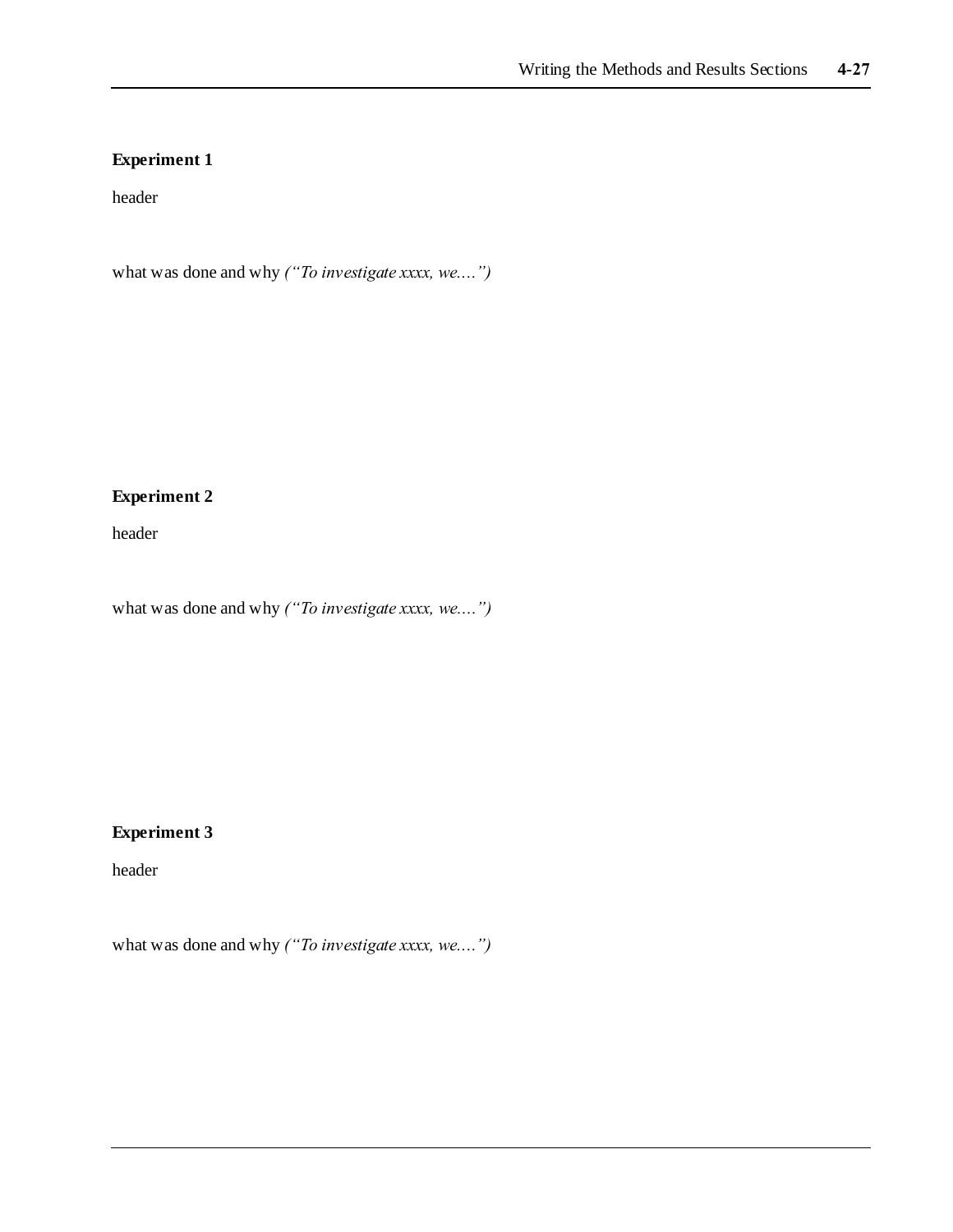header

what was done and why *("To investigate xxxx, we.....")*

**Etc.**

#### **Statistical tests**

what the comparisons/evaluations were, which tests were used, significance levels, software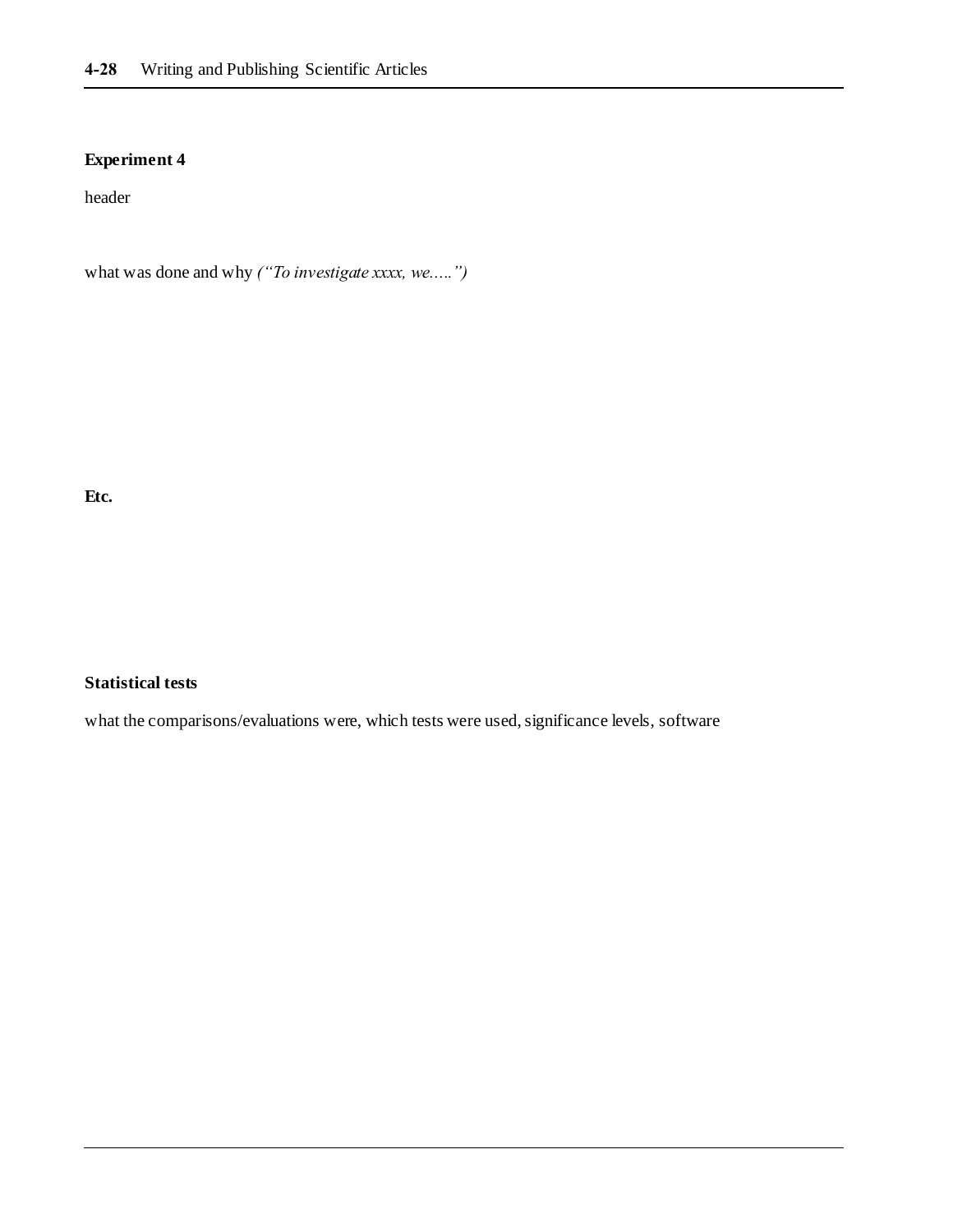- Use past tense.
- Do not duplicate data (in text, tables, and figures).
- If data are presented in tables and figures, summarize most important findings in text.
- Do not repeat methods.
- Limit speculation about meaning of results.
- Highlight important findings (with summary/introductory sentence, header).

#### **Experiment 1**

header

remind readers of which experiment (*"Using..., we found...." or* 

*"[name of technique/experiment] showed that....")*

findings (including reference to table or figure)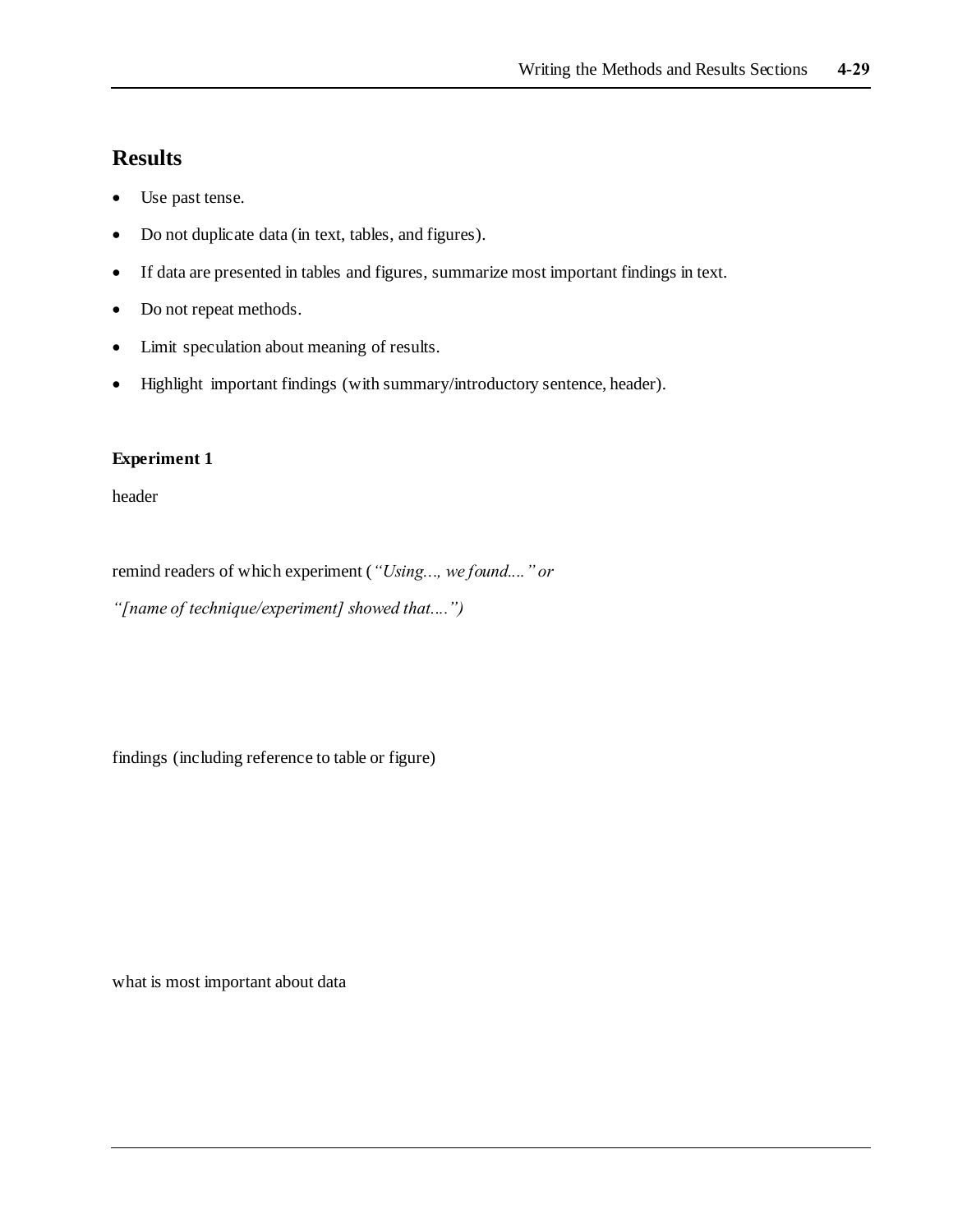header

remind readers of which experiment (*"Using..., we found...." or* 

*"[name of technique/experiment] showed that....")*

findings (including reference to table or figure)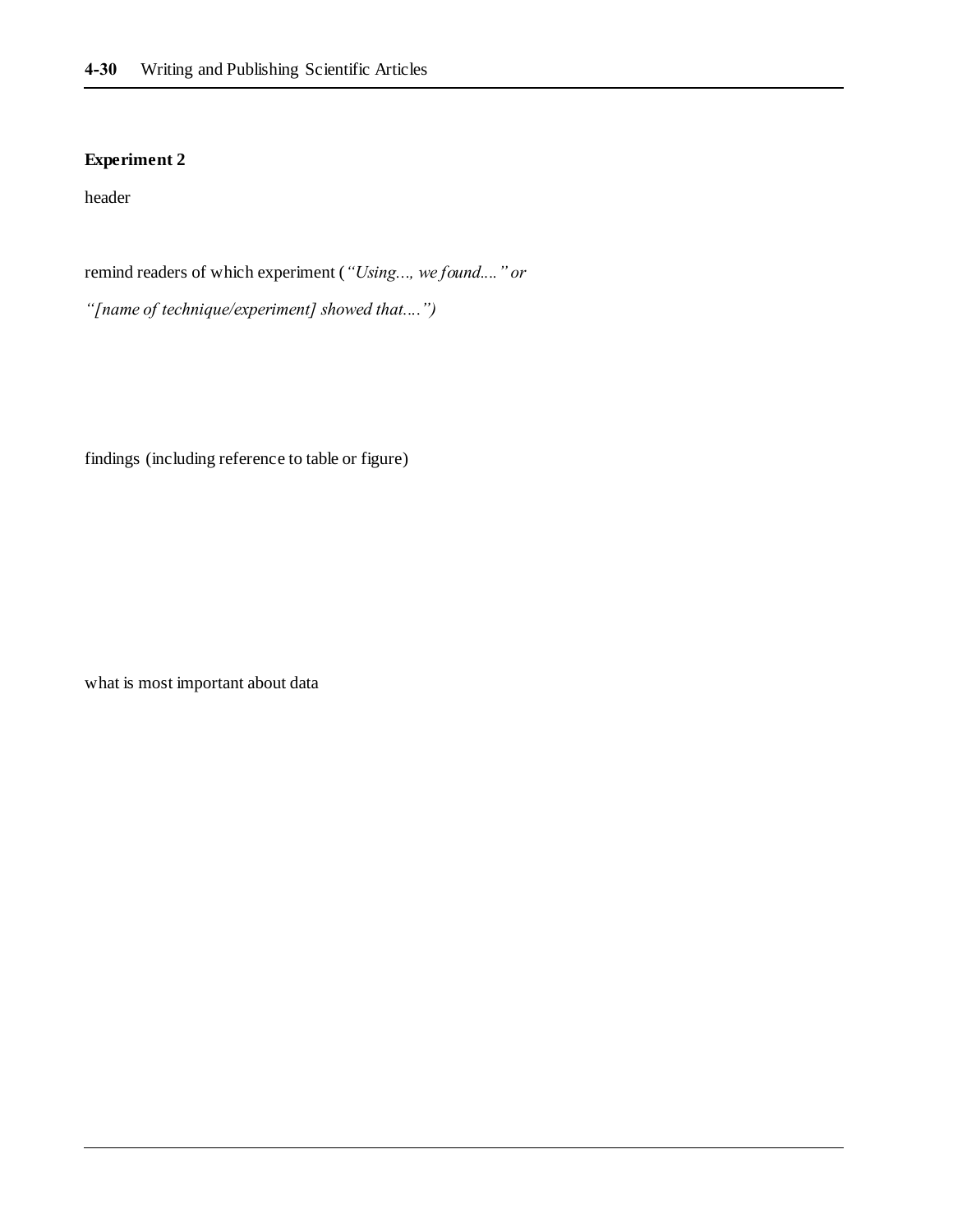header

remind readers of which experiment (*"Using..., we found...." or* 

*"[name of technique/experiment] showed that....")*

findings (including reference to table or figure)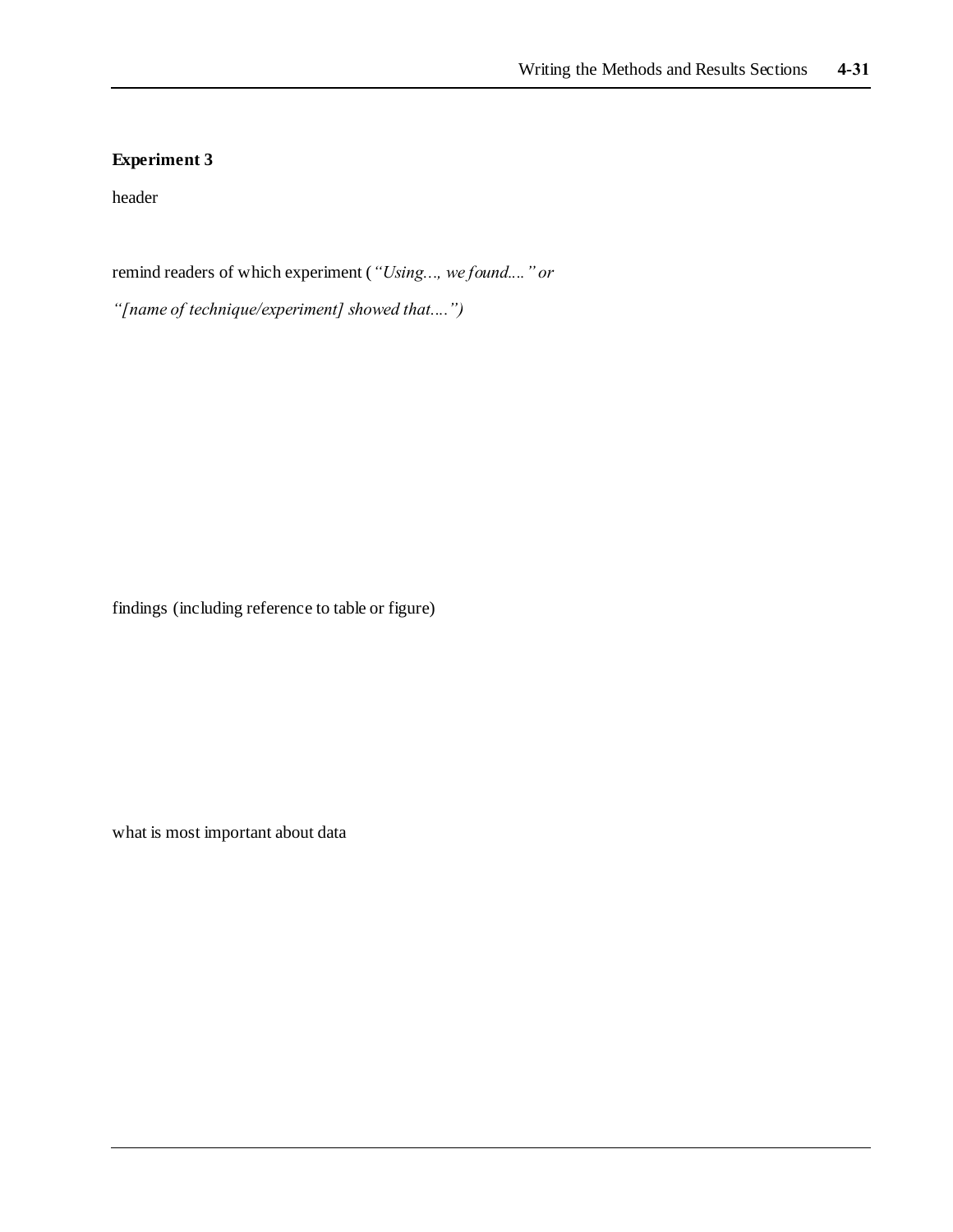header

remind readers of which experiment (*"Using..., we found...." or* 

*"[name of technique/experiment] showed that....")*

findings (including reference to table or figure)

what is most important about data

**Etc.**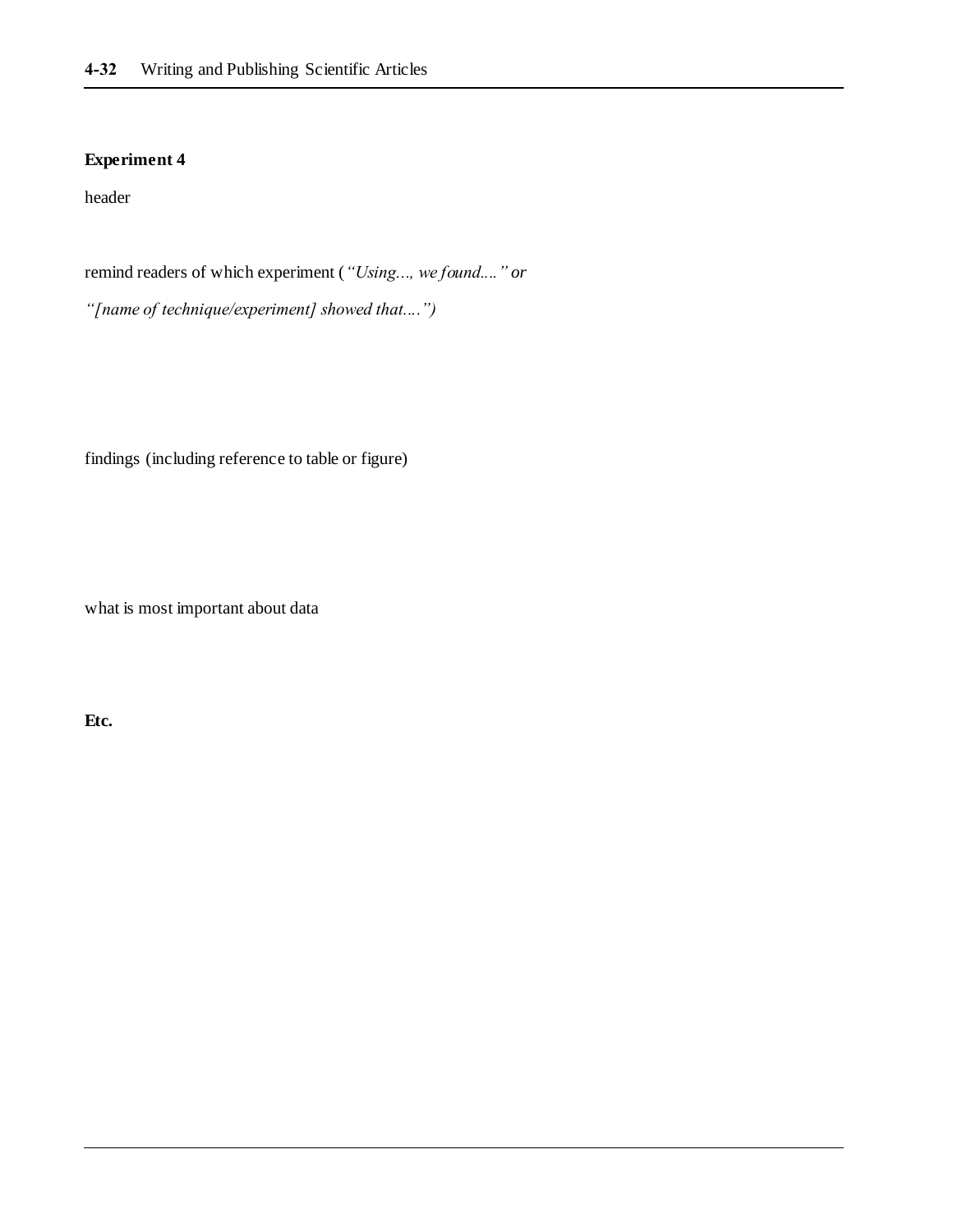# **Methods and Results —** *Retrospective Studies* **Worksheet**

# **Methods**

- Use past ('did') and/or past perfect ('had done') tense.
- Provide enough detail to permit duplication.
- Include the information below if appropriate and in the most logical sequence.

#### **Study subjects**

source

selection criteria (inclusion and exclusion)

setting(s) / location(s) where data collected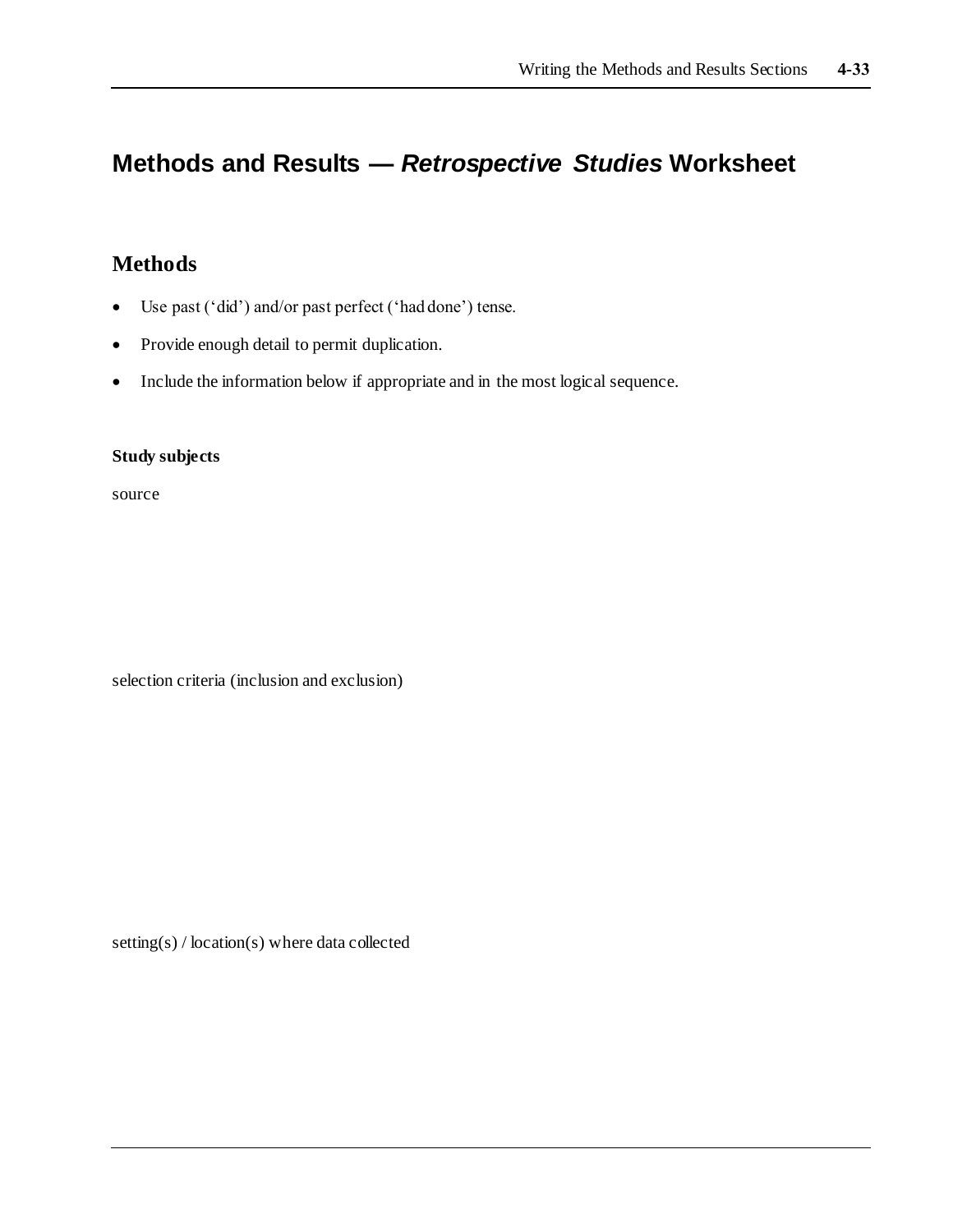#### **Ethical considerations**

IRB approval

patient informed consent or waiver of consent

**Study design**

types of data reviewed

subgroups and how defined

number of patients included (in Methods or Results)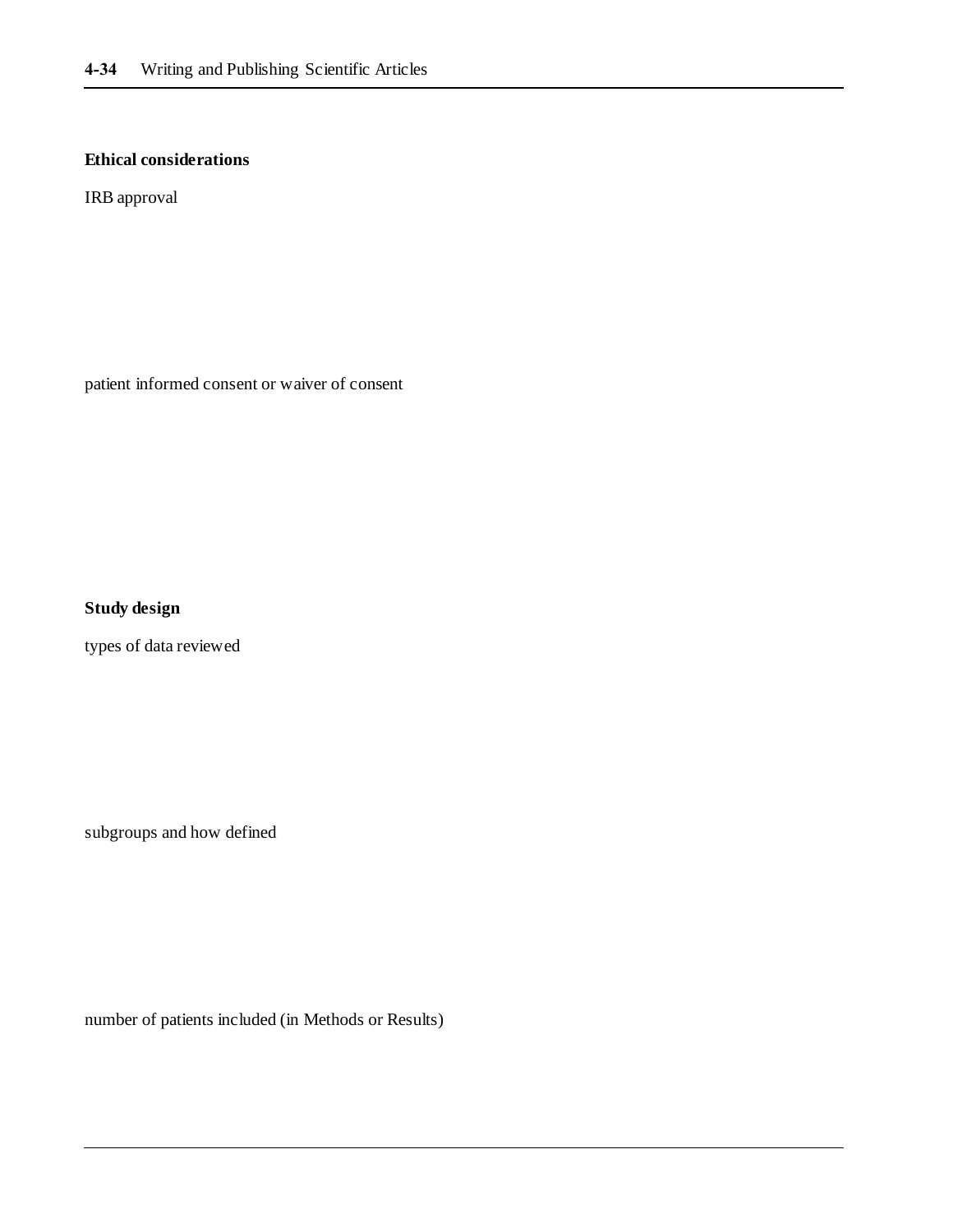## **Evaluations and interventions for each group**

pretreatment evaluations

treatments and interventions

follow-up evaluations for patients in the study

**Outcome measures**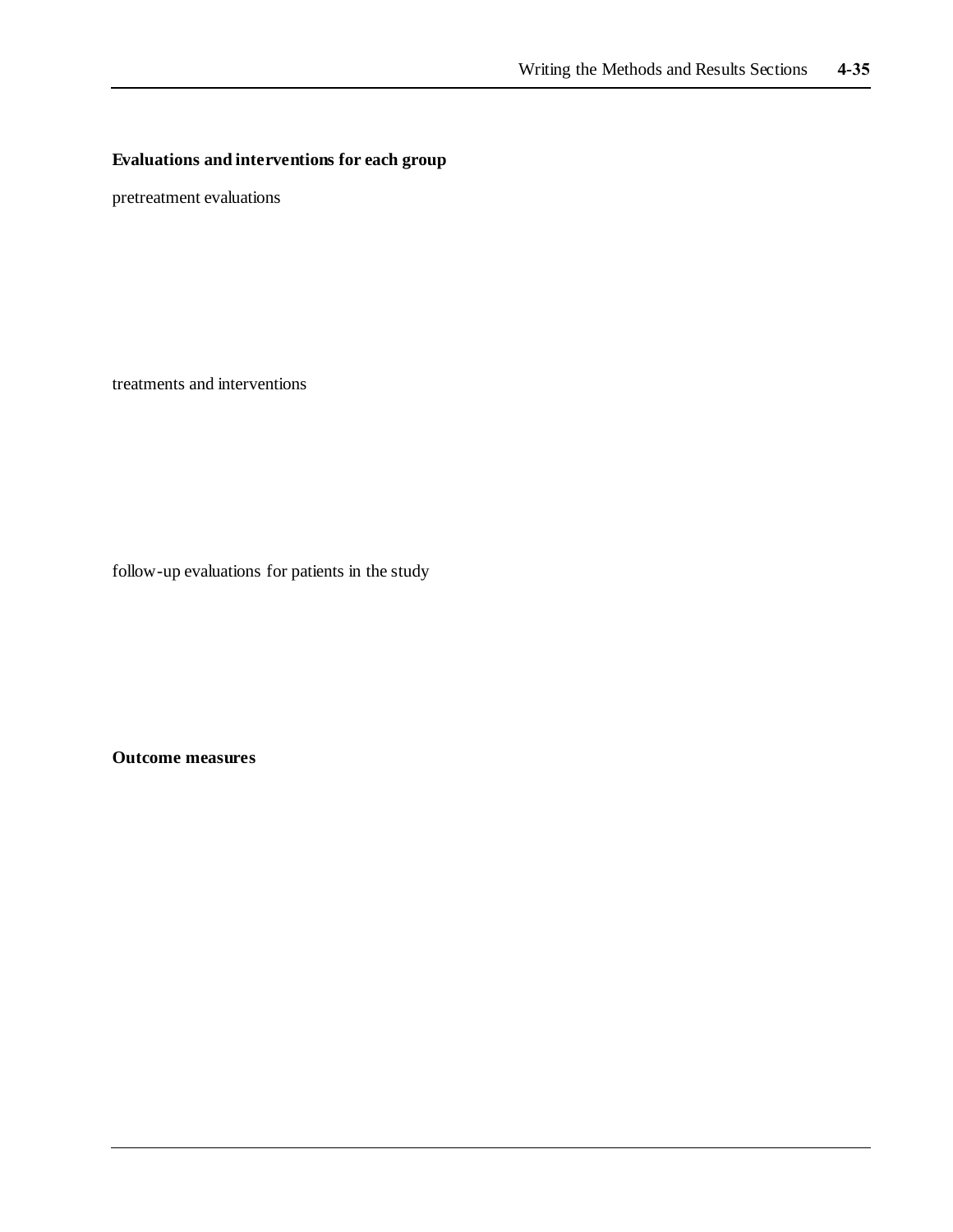# **Statistical methods**

primary outcome comparisons

additional analyses

computer programs

significance levels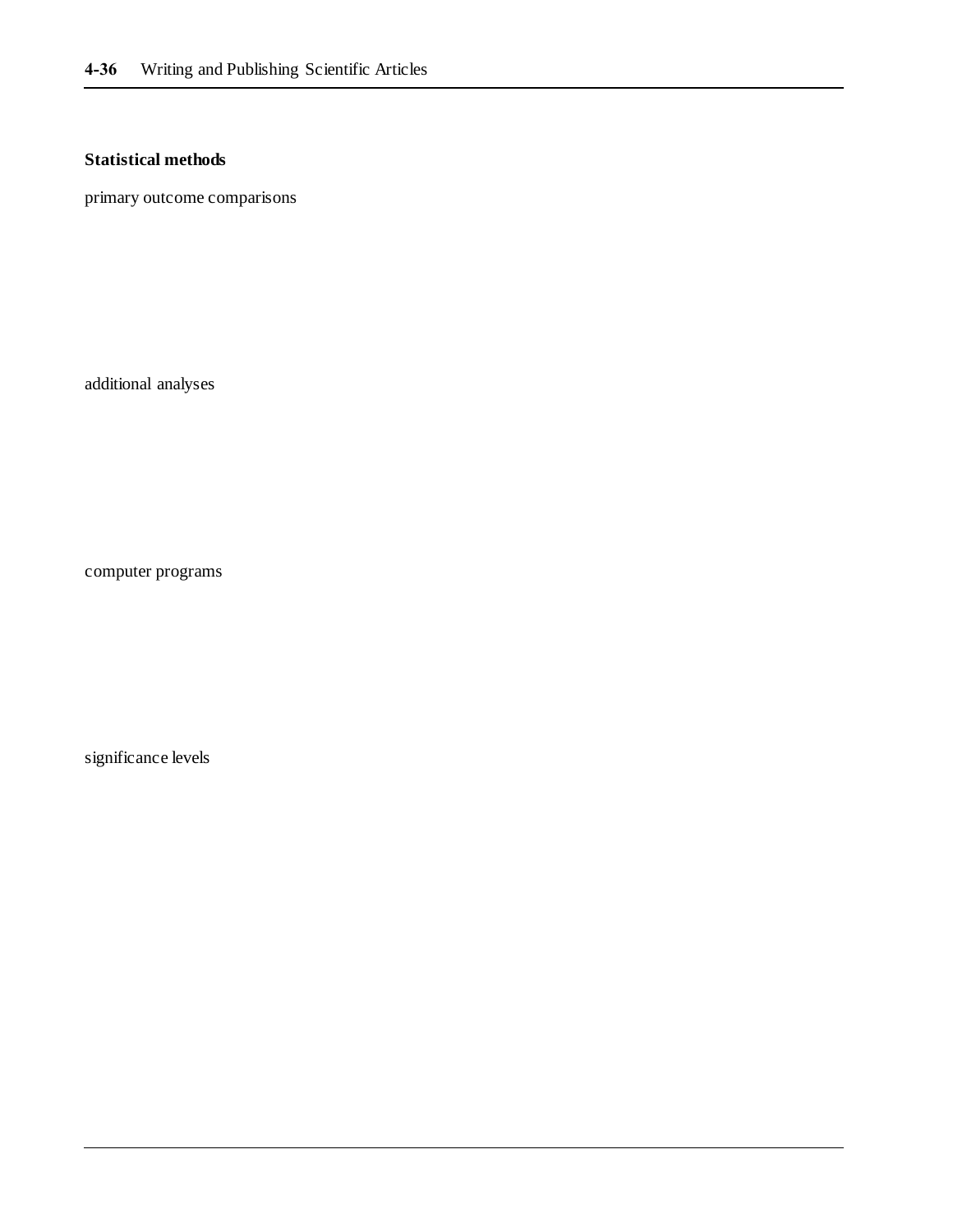- Use past tense.
- Do not duplicate data (in text, tables, and figures).
- If data are presented in tables and figures, summarize in text.
- Do not repeat methods.
- Limit speculation about meaning of results.
- Highlight important findings (with summary/introductory sentence, header).

#### **Result 1**

header

remind readers of what was assessed

findings (including reference to table or figure)

most important thing about data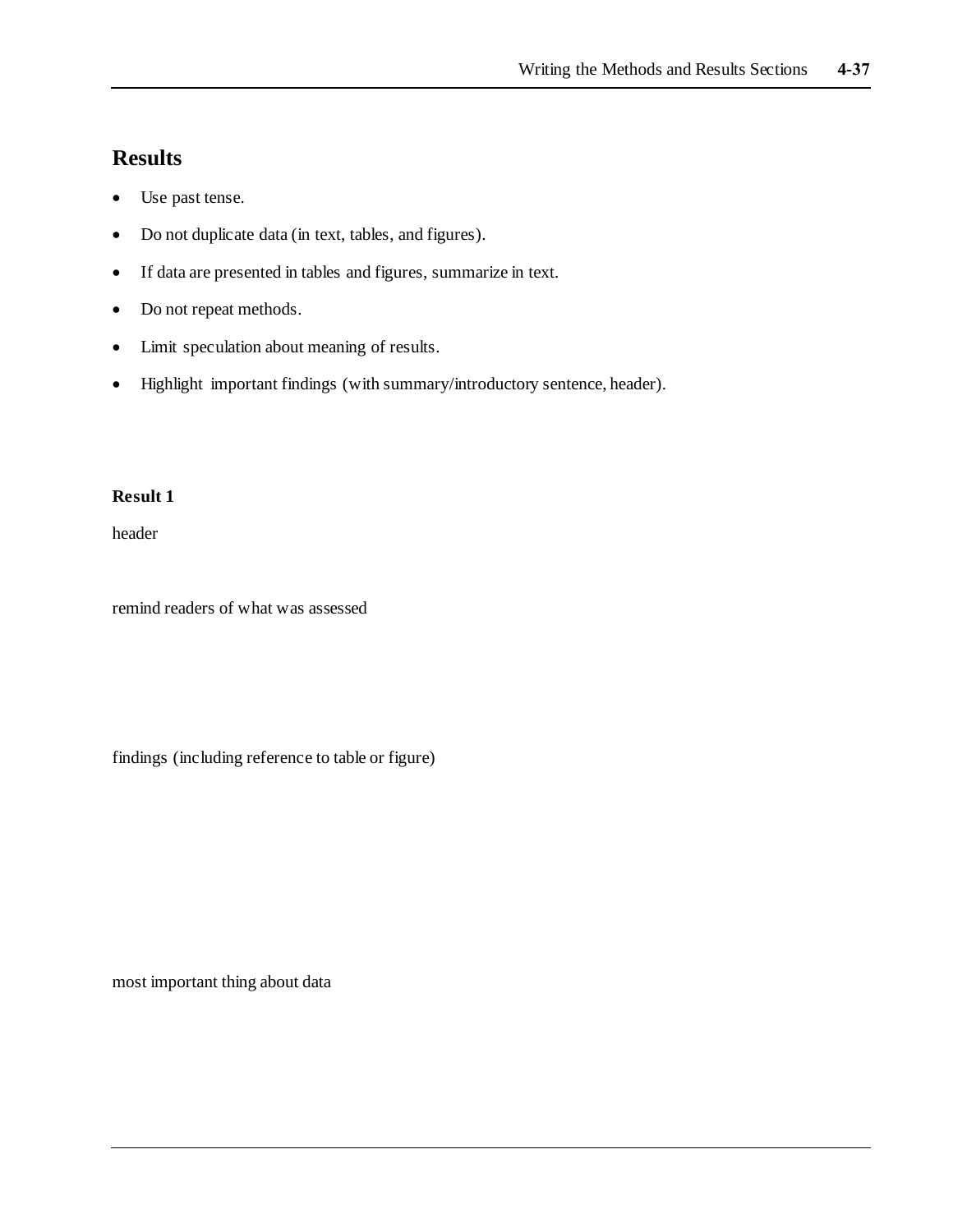header

remind readers of what was assessed

findings (including reference to table or figure)

most important thing about data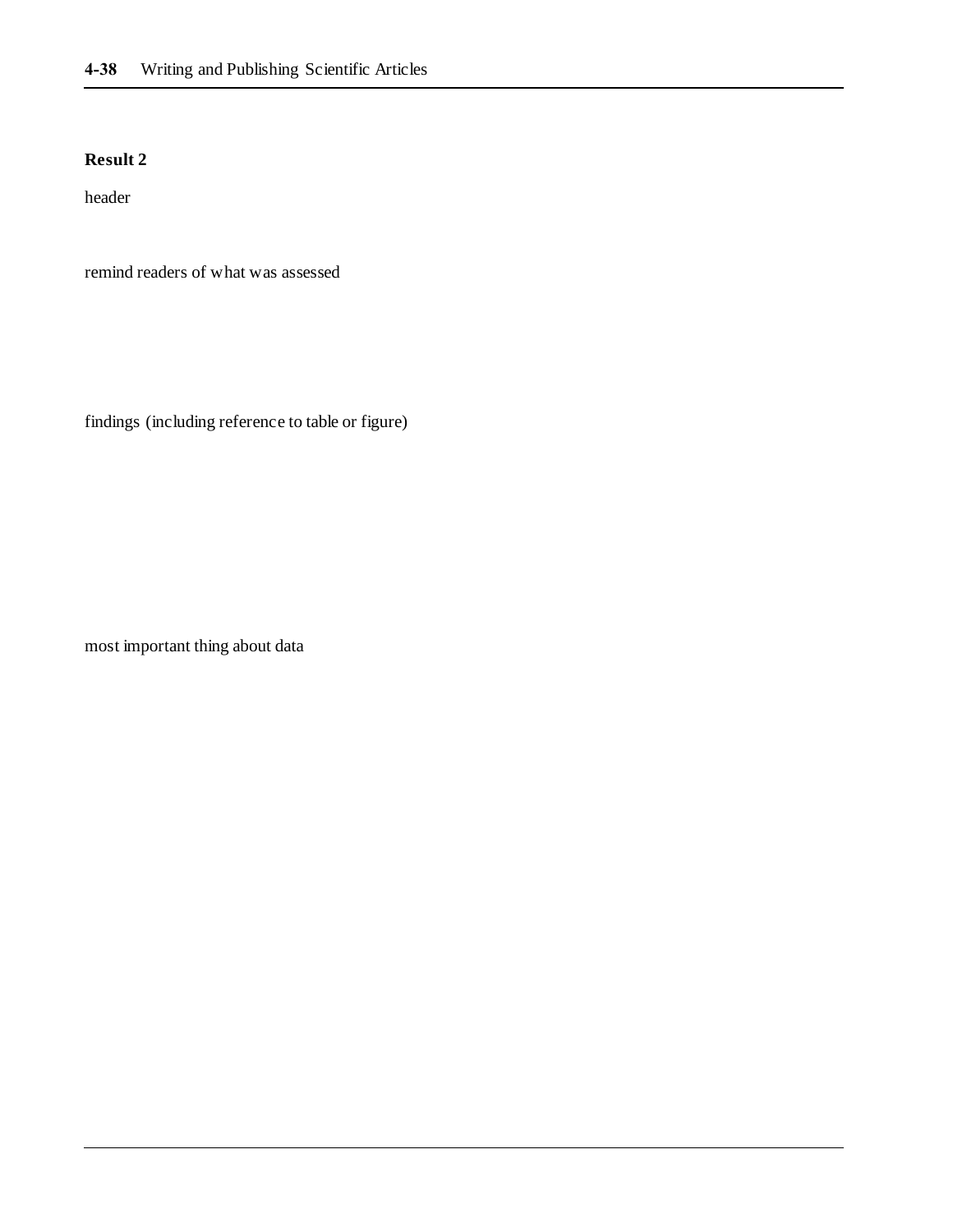header

remind readers of what was assessed

findings (including reference to table or figure)

most important thing about data